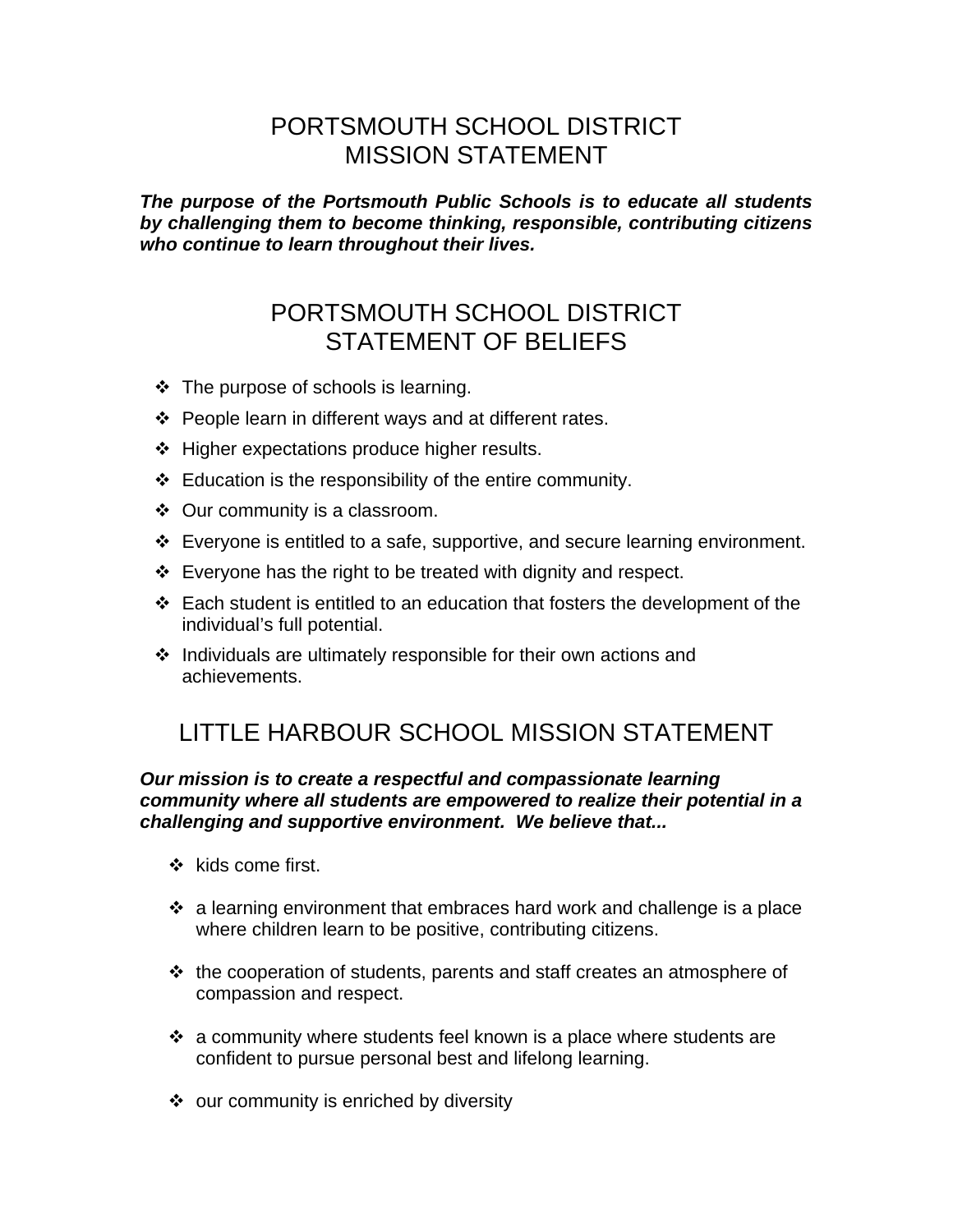## TEACHING AND LEARNING TEAM

The Little Harbour School Teaching and Learning team was established in 1997 as a way for parents and staff to work together to affect the nature and quality of teaching and learning at Little Harbour School. The team has 12 members: five teachers, four parents, one paraprofessional, the principal, and a Central Office administrator. The purpose of the team is to work together to identify and prioritize issues, implement improvement efforts and measure achievement at LHS. The parent members on the T&L team serve as parent representatives in regard to issues involving curriculum, communication, climate, instruction, professional development, student assessment, and use of instructional time at LHS. The T&L team holds 2 parent forums a year. These are open forum meetings used to gather issues and concerns expressed by the LHS community. These issues are then explored and adopted as initiatives for the year, allowing the team to have a very goal-oriented approach to the year.

The team meets once a month on Mondays from 3:25 p.m. to 5:00 p.m.; subcommittees meet as often as necessary to accomplish their identified goals. Each spring 2 new parents are elected to the team for a two-year term. In addition, 2 new teachers also join the team for a two-year term. Any parent can be nominated during the election process.

Community input is valued. Please feel free to contact any member of the T&L team, or attend one of our monthly meetings if you have any issues, thoughts, or concerns. Time is allotted to community input at the beginning of each meeting!

You may also check our website at: www.cityofportsmouth.com/school/littleharbour/

The current Teaching and Learning Team members are:

| <b>Robin Burdick</b>  | Principal       |
|-----------------------|-----------------|
| Gina Connelly         | Music Teacher   |
| <b>Britt Holmes</b>   | Grade 2 Teacher |
| Nicole Smith          | Grade 3 Teacher |
| Michelle Fijalkowski  | Grade 3 Teacher |
| Alyssa Freeman        | Grade 1 Teacher |
| Karen Goldberg        | Parent          |
| <b>Leslie Stevens</b> | Parent          |
| Meghan Rice           | Parent          |
| Lisa Sweet            | Parent          |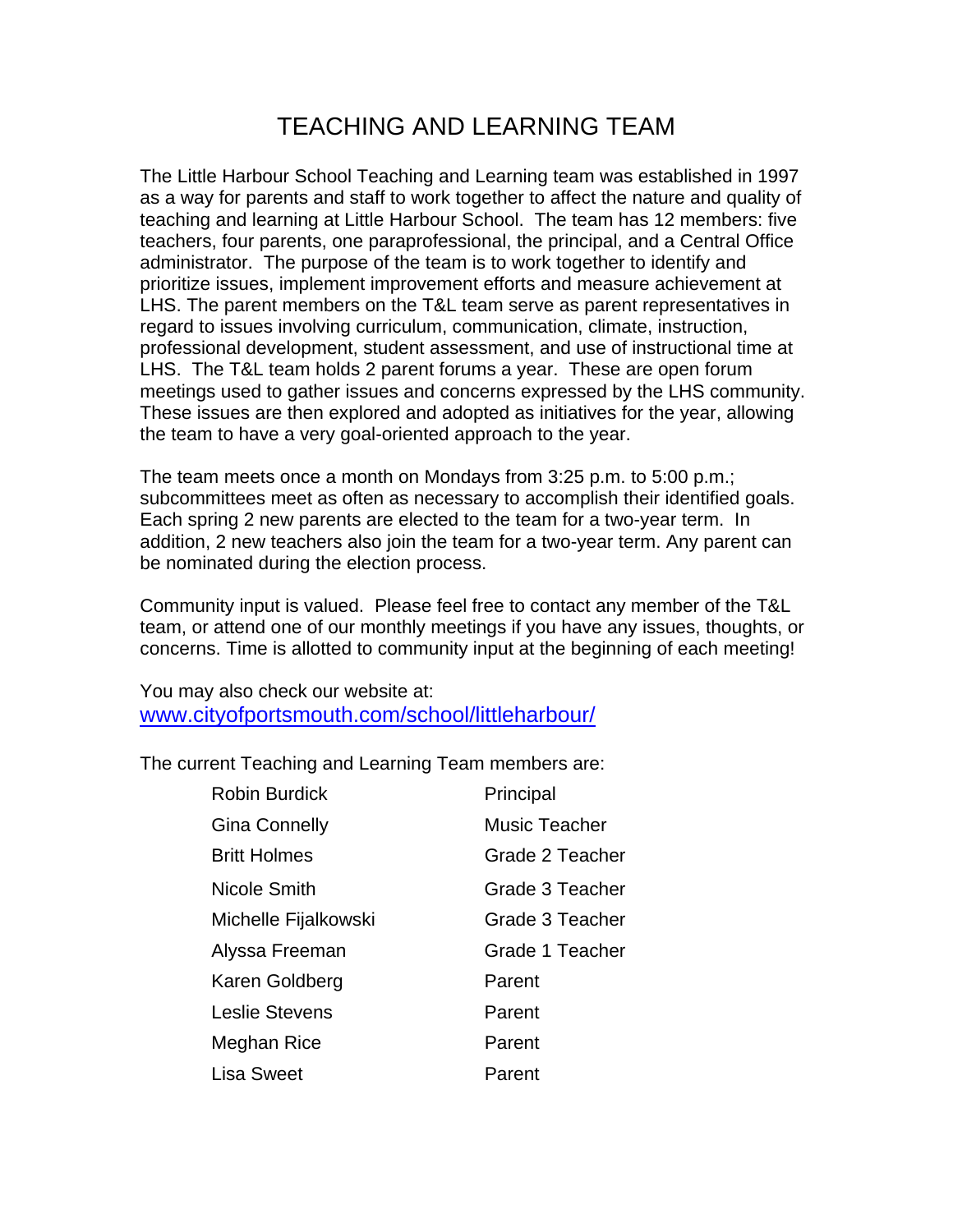# LITTLE HARBOUR PARENT/TEACHER ASSOCIATION

The Little Harbour School PTA encourages all parents to join and take part in its activities. Its aim is to support the school and coordinate efforts of parents and teachers so that a closer relationship between home and school is established, thus promoting the welfare of the children. One of the PTA's key functions is to raise money for school sponsored activities and needs.

The PTA also conducts evening programs featuring speakers and panel discussions for parents. It keeps parents informed of school activities. Each year it sponsors a variety of social and educational events for parents, staff and students.

### VOLUNTEERING AT LITTLE HARBOUR SCHOOL

We appreciate and rely on community and parent volunteers in our school. There are several ways to volunteer at the school. Classroom volunteers are organized by individual teachers. Many teachers send home a volunteer request form at the start of the school year. Fill out the form and teachers will then make arrangements with you. Parents can also volunteer their time through either the PTA or the Teaching and Learning Team. During the course of the year, there are many opportunities to volunteer. Requests will be sent home whenever volunteers are needed.

### SCHOOL HOURS

| 8:25  | Breakfast is served, Homework<br>Center in Library and Resource<br>Room open for students in grades 3-5,<br>Supervision on the playground |
|-------|-------------------------------------------------------------------------------------------------------------------------------------------|
| 8:40  | Students enter building, school begins                                                                                                    |
| 8:55  | Late bell rings and classes begin                                                                                                         |
| 11:30 | AM Kindergarten session ends                                                                                                              |
| 12:00 | AM Kindergarten bus students depart                                                                                                       |
| 12:25 | PM Kindergarten sessions start                                                                                                            |
| 2:55  | Dismissal of bus students                                                                                                                 |
| 3:00  | Dismissal of walkers                                                                                                                      |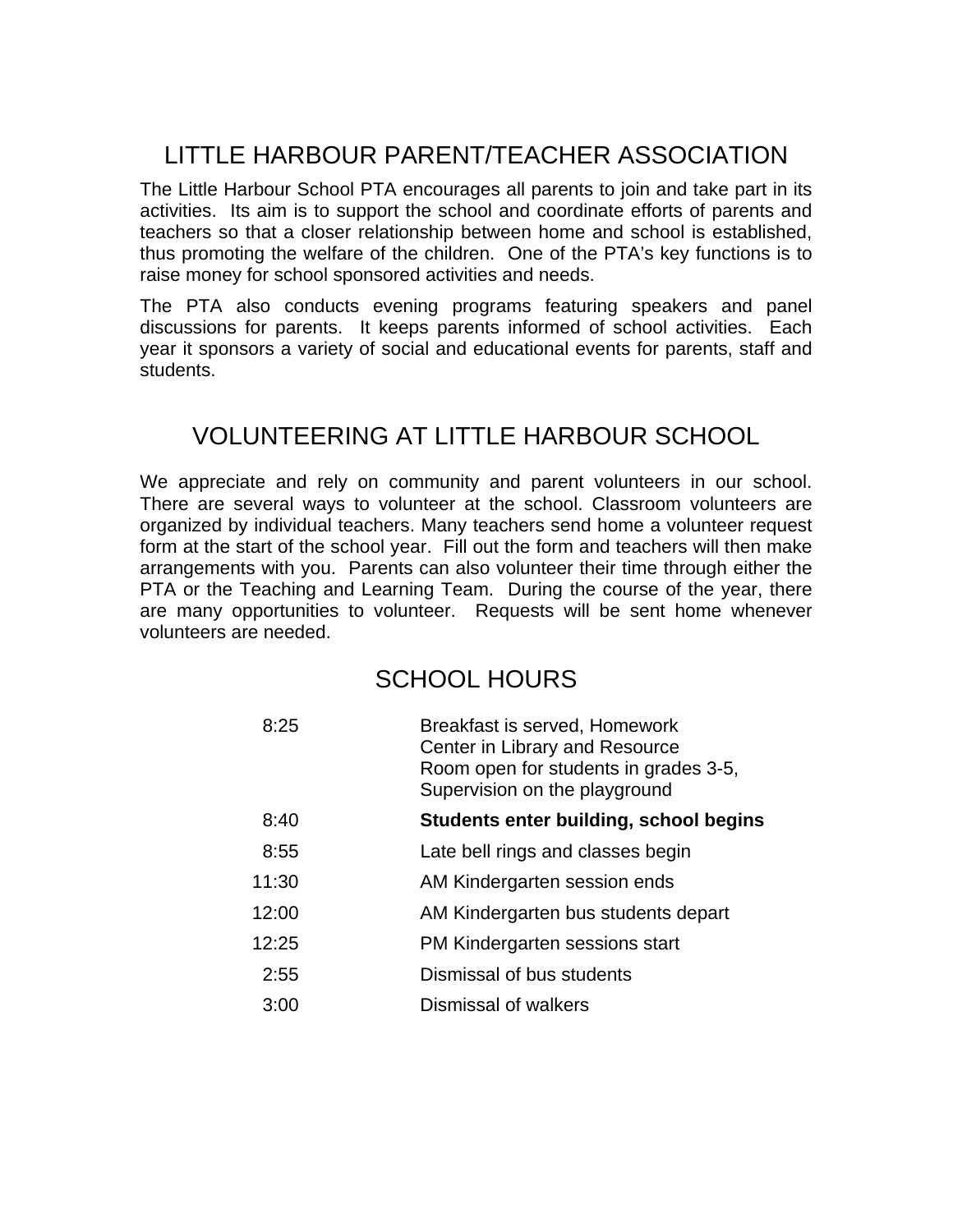### BEFORE-SCHOOL PROCEDURES

School begins at 8:40 a.m. when the entrance bell rings. The lower doors are opened at this time to allow students waiting outside to enter the building. LHS provides supervision on the playground in the morning from 8:25-8:40. If there is no LHS sponsored supervision, parents must supervise their children on the playground equipment. Students should arrive early only if they are attending specific school-scheduled and supervised activities. Students who eat breakfast may arrive at 8:25 a.m. Students in grades 3-5 who wish to read or work on homework may enter the building at 8:25.

Students are expected to be on time for school. The entrance bell rings at 8:40. Parents who wish to accompany their child to the classroom must use the main entrance, sign in the visitors' book and wear a badge.  $5<sup>th</sup>$  grade safety patrol members and staff will open the doors to permit students to enter between 8:40 – 8:50. Those who arrive after 8:50 must enter via the main entrance and get a tardy slip from the office before going to class.

Parents and students should walk, not ride, bicycles in front of the school at arrival and dismissal time. At this time of day it is quite congested and the safety of our students is of highest priority.

### AFTER-SCHOOL PROCEDURES

**BUS STUDENTS:** Bus students are dismissed at 2:55 and the buses depart at 3:00 p.m. If your child is a walker and will be riding the school bus to a friend's house a note is required. Please have your child give the note to the school secretary. It is important for us to know who is on the bus at all times.

**WALKERS**: Students who walk to school are dismissed at 3:00. To alleviate congestion at dismissal time parents are asked to meet children outside the school or in the foyer adjacent to the main office. Children and parents are requested to use the crosswalks when crossing the street.

**PLAYGROUND:** The playground is not supervised by school staff after school hours. Unsupervised children should go directly home instead of playing on school grounds. However, students supervised by their parents are welcome to play on the playground after school. Parents should familiarize themselves with the school playground rules (see page 14) as these are in effect on the playground at all times. The playground rules emphasize safe, responsible and respectful play. Bicycles, scooters, sleds, etc. are not permitted on the playground until 5:00 p.m.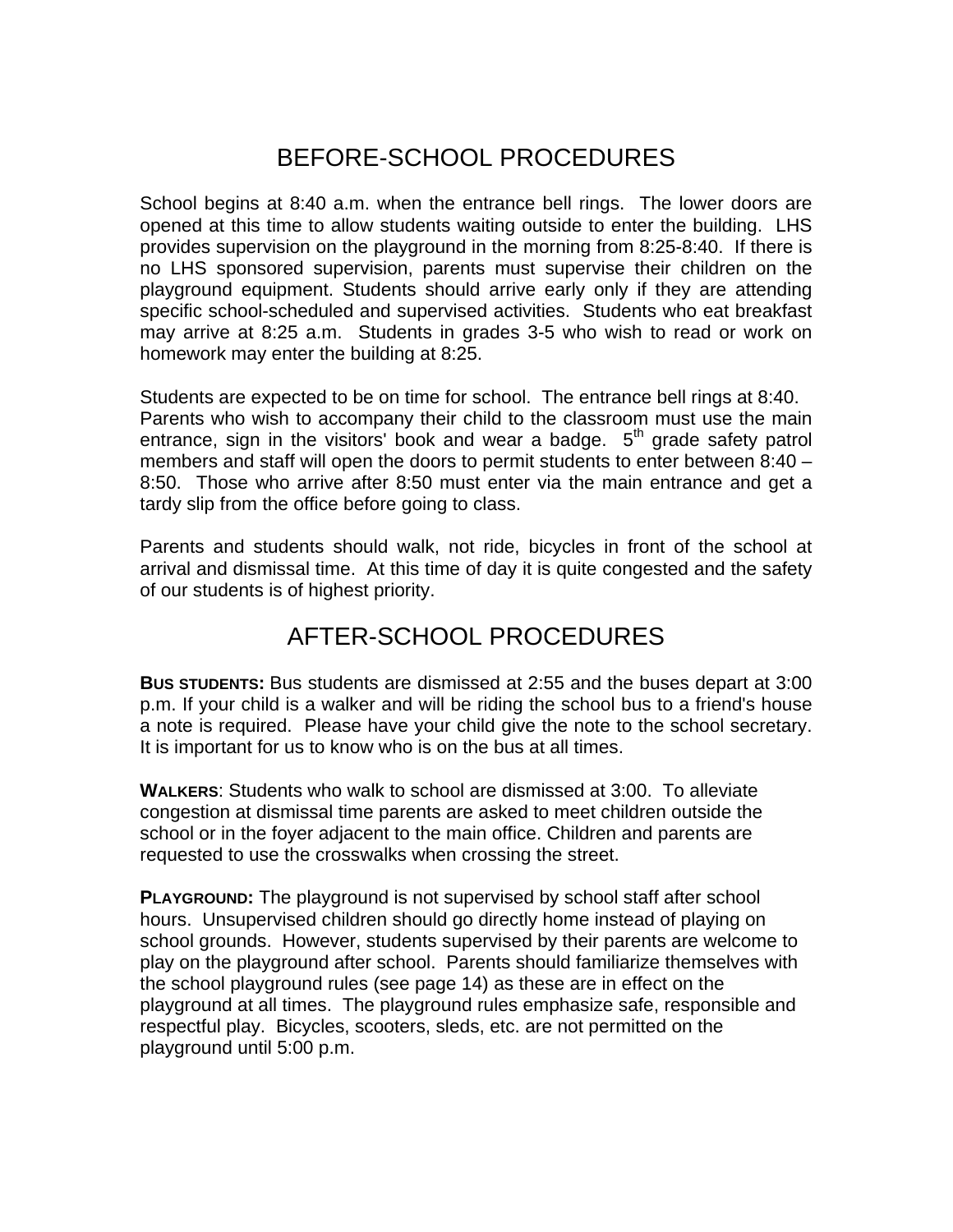**PARKING:** We have limited parking on our school property. The school buses and vans need to park in front of the school at dismissal time. Walkers are dismissed five minutes after the buses depart. Parents picking up children at school may wish to arrive after 3:00 to alleviate congestion. Teachers will not dismiss walkers until 3:00 so parents do not have to worry about children being unattended.

Vehicles may park along Clough Drive in the afternoon. The area in front of the school will be closed to vehicular traffic during dismissal time and the school parking lot will be one-way. Parking spaces at the front of the parking lot are reserved for visitors. If there are still no parking spaces available in the parking lot you may park in the Central Office parking lot located at the side of the school. Under no circumstance may vehicles line up in the middle of the parking lot. Again, the safety of our children and families is of utmost concern. Please see the map at the end of the handbook to clarify parking rules.

## SCHOOL BREAKFAST AND LUNCH PROGRAM

Breakfast and lunch are served on a daily basis at Little Harbour School and follow federal nutritional guidelines. Students in grades 1-5 are expected to eat lunch at school every day. However, **lunch will not be served on early release days**. Children may bring their own lunch or purchase a hot lunch from the cafeteria. Children may also opt to eat breakfast at school, however breakfast will not be served on days when there is a delayed opening. Those bringing their own lunch may purchase milk.

Applications for free or reduced priced lunches are distributed in the fall. All students eligible for free lunches are also eligible for free breakfast. Students eligible for reduced price lunches are also eligible for reduced price breakfast.

A monthly menu is sent home and a copy is posted in each classroom. Parents may discuss food problems or allergies with the school nurse. Please see the nurse for further help should your child require a special diet.

When children bring a snack or lunch to school we strongly encourage foods with nutritional value. Please help by making sure that your child does not bring soda or candy to school. Eating healthy meals is very important and studies have shown that eating a healthy breakfast can reduced behavioral problems and increase learning.

Please label your child's lunch box with his/her name. Parents are always welcome to visit during breakfast, lunch and recess. Please sign in the Visitor Book and wait for your child by the office or meet her/him in the cafeteria.

Kindergarten students, who are transported by bus and attend the am session, will eat lunch at 11:30. Students who attend the pm kindergarten sessions and ride the bus will eat lunch at 12:00 pm. Kindergarten students who walk to school are welcome to eat lunch if done on a consistent basis.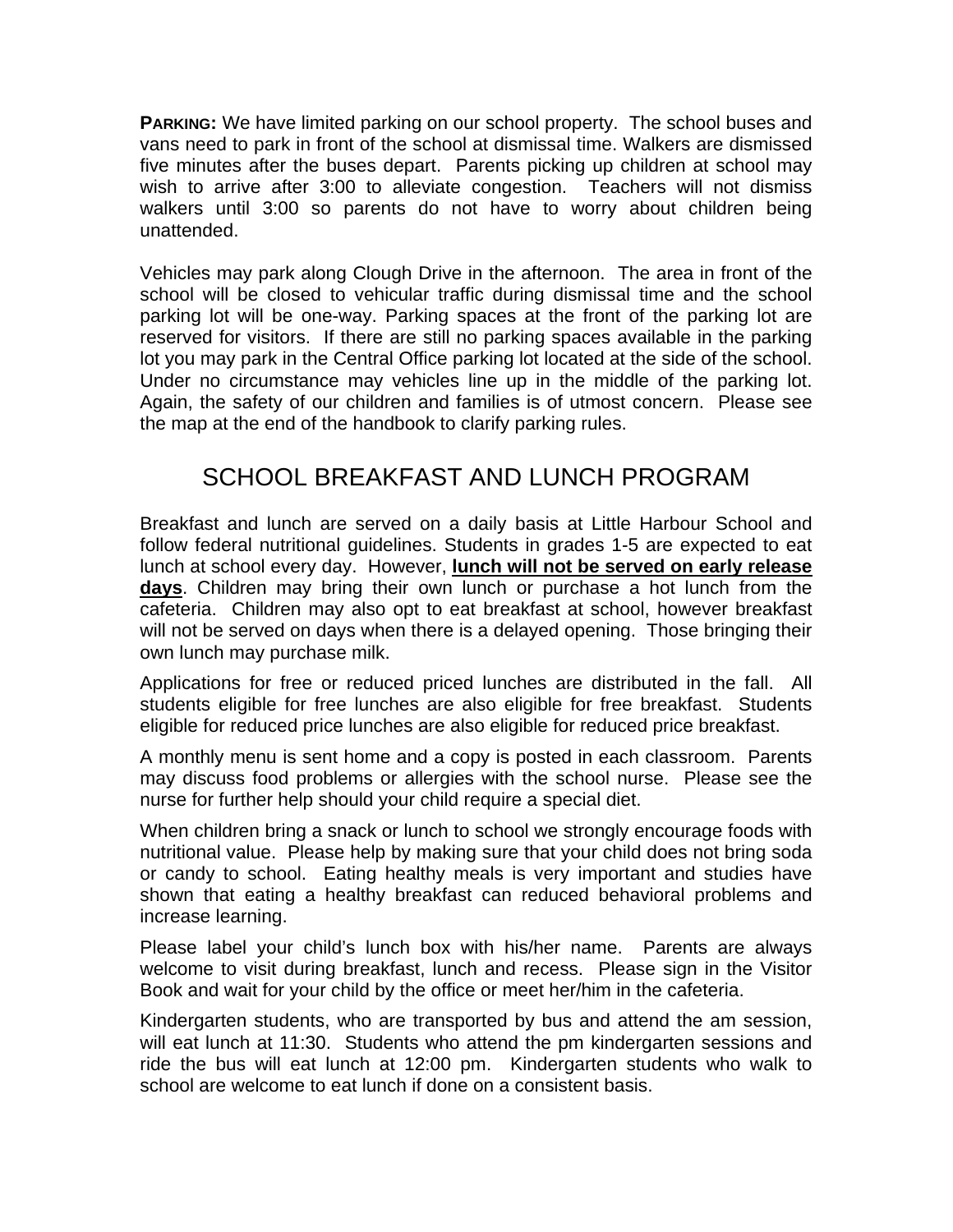# SCHOOL BREAKFAST AND LUNCH SCHEDULE

| <b>Breakfast</b> | $8:25 - 8:50$   |                           |                       |
|------------------|-----------------|---------------------------|-----------------------|
| Lunch            | $11:15 - 11:40$ | Grade 3                   | Recess $-11:40-12:00$ |
|                  | $11:30 - 11:55$ | АM<br>Kindergarten        |                       |
|                  | $11:45 - 12:10$ | Grade 2                   | Recess - 12:10-12:30  |
|                  | $12:00 - 12:25$ | <b>PM</b><br>Kindergarten |                       |
|                  | $12:15 - 12:40$ | Grades 4-5                | Recess - 12:40-1:00   |
|                  | $12:45 - 1:10$  | Grade 1                   | Recess - 1:10-1:30    |

### 2006-2008 BREAKFAST AND LUNCH PRICES

Meal and milk prices are determined by the School Board.

Milk \$0.40 Breakfast \$1.25 reduced breakfast is \$0.30 Lunch \$1.90 reduced lunch is \$0.40 Adult lunch \$3.25

### LUNCH ROOM EXPECTATIONS

Lunch is a time for students to eat, relax, and meet with friends. We do not expect or desire a silent cafeteria; however, certain behaviors are not acceptable. Students are expected to act in a safe manner, be respectful of themselves and others, and act responsibly.

Should a child have difficulty following the rules the following consequences will occur:

- Warning
- Loss of 1-5 minutes of recess
- Eating at a "Reserved" table away from friends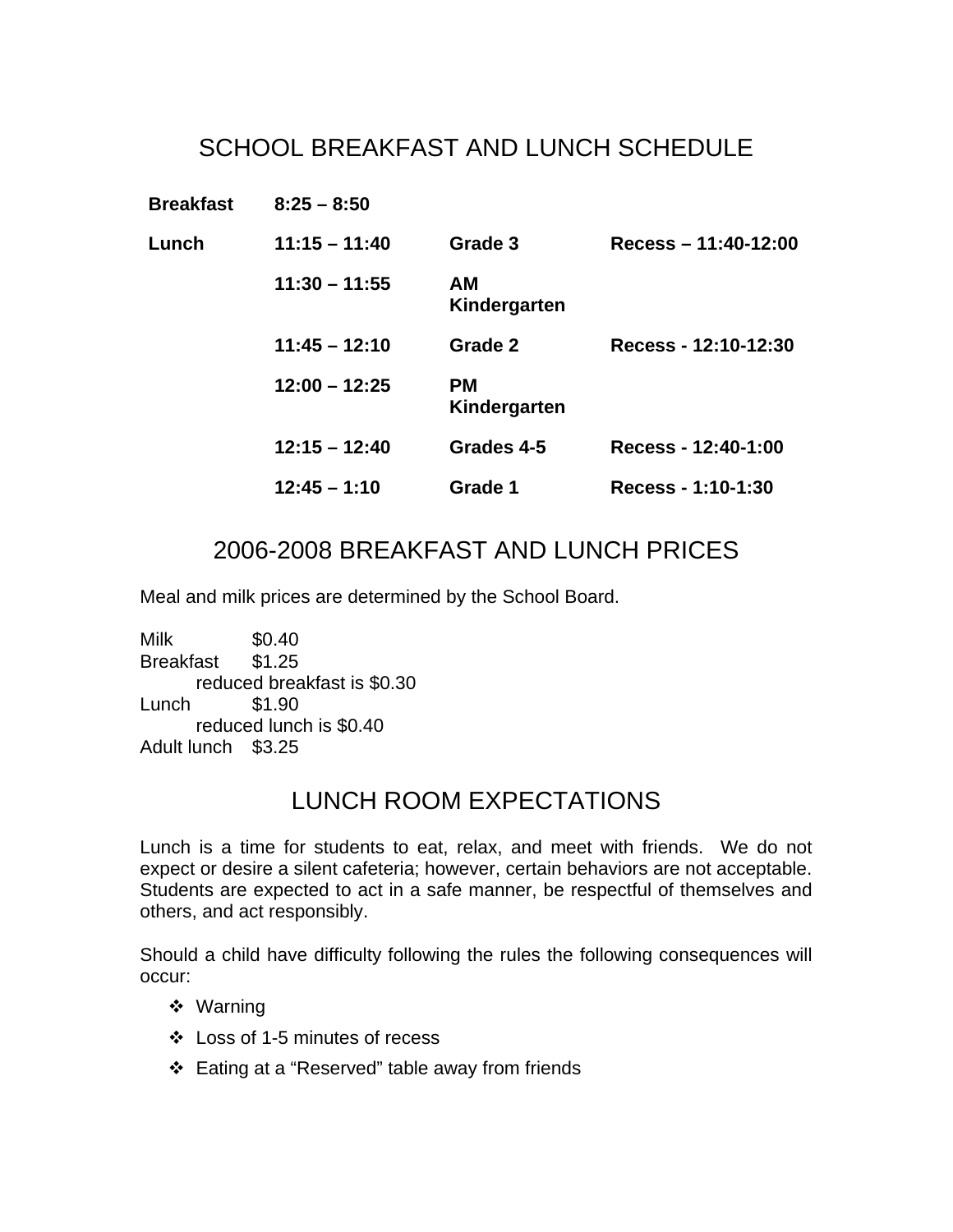$\cdot$  Conference with principal to develop a plan to improve behavior. Parents will receive a written copy of the behavior plan or a telephone call.

**There is always a need for volunteer lunch monitors in the cafeteria. Any parent interested in serving as a lunch monitor occasionally or on a regular basis should contact the principal. Parents are always welcome to eat lunch with their child.** 

# SCHOOL NURSE

The school nurse is available daily. She consults with parents, teachers and students regarding health-related matters and provides materials and information to teachers regarding the health education courses. Anytime your child sees the nurse a brief note will be sent home explaining why they were seen and what, if any action was taken. The nurse also keeps a computerized daily record of all students she sees in the office. Generally speaking, if your child has any of the following symptoms they should be kept home:

- ❖ vomiting
- ❖ headache
- $\div$  earache
- diarrhea
- $\div$  stomach ache
- ❖ sore throat
- ❖ red and watery eyes/drainage from eyes
- ❖ persistent and severe cough
- not feeling well enough to participate in school activities
- ❖ severe cold symptoms
- ❖ fussiness or lethargy
- ❖ fever

#### ILLNESS AND ACCIDENTS

In case of emergency during the school day, the nurse is available. When the nurse feels a child should be sent home or when the child receives medical attention, the parent is notified. It is imperative that two emergency phone numbers be on file in the office for each child. In an emergency, if the parent, guardian, or person designated by parent, is not available, the nurse will review the situation with the principal. Parents should not hesitate to call the school if questions of physical or emotional health arise. Parents should notify the nurse if a student will be absent for an extended period of time due to illness or surgery. The nurse should also be alerted if a student receives immunizations, gets new glasses, or if there is a significant change in health status.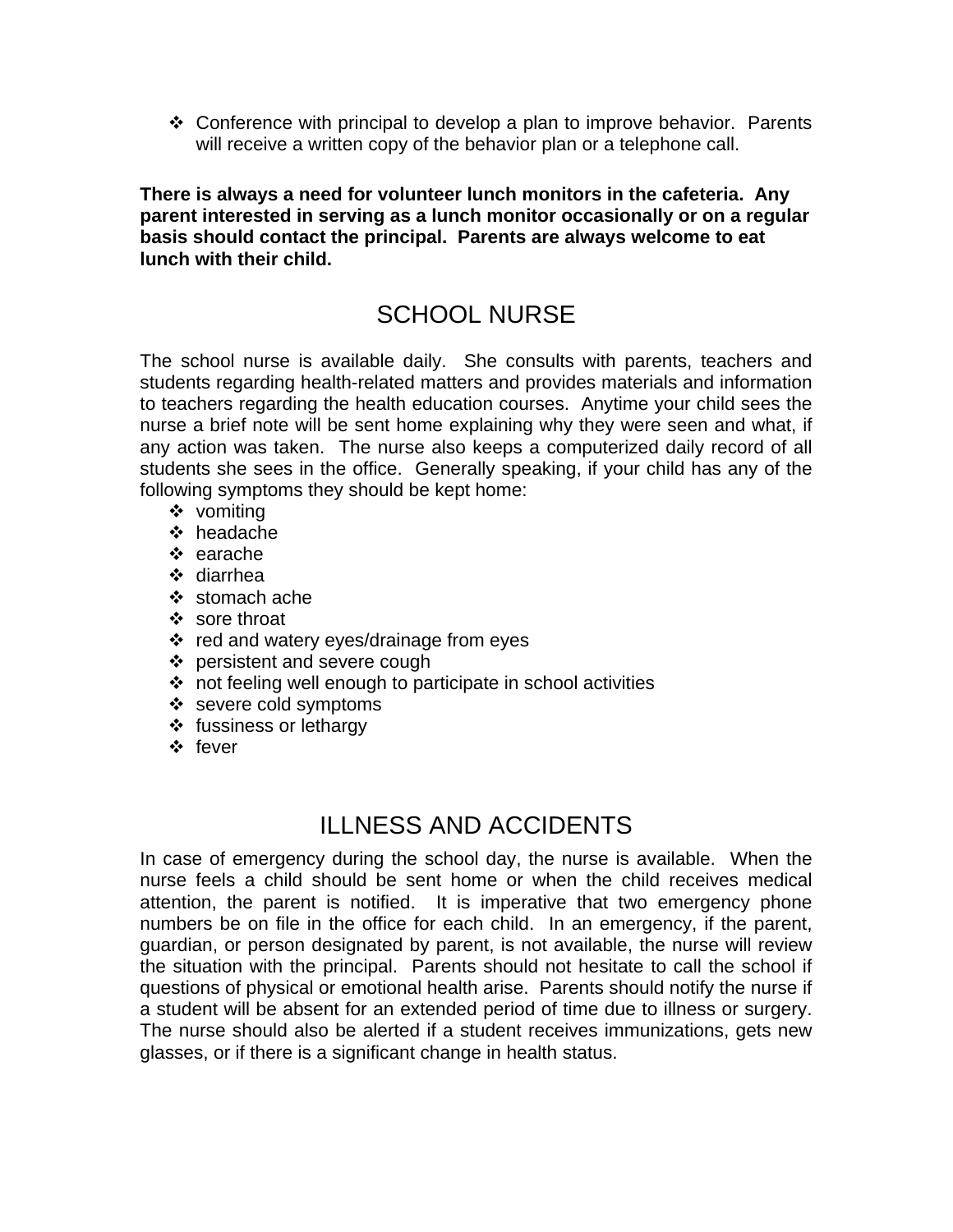## COMMUNICABLE DISEASE REGULATIONS REGARDING RE-ADMITTANCE TO SCHOOL

**Chicken Pox**: Children may return to school 5 days from the onset of chicken pox. Any lesions that may be present after the 5 days are not considered contagious or a source of infection to either children or staff members.

**Conjunctivitis**: Children are excluded from school until 24 hours after start of treatment.

**Pediculosis** (head lice): Children may not return to school until adequately treated and free of viable nits (eggs). Children may not return to school until examined by the school nurse.

**Scabies**: Children are excluded from school until adequately treated.

**Strep Throat:** Children are excluded from school until they have been on medication for 24-48 hours and are without a fever.

### ADMINISTRATION OF MEDICATION AT SCHOOL

- $\div$  All medications are dispensed through the nurse's office.
- $\cdot$  In order for the nurse to dispense medication a "Parental Request Form", obtained at the nurse's office, must be completed. The form includes the student's name, the name of the medication, dates that medicine should be dispensed, dosage, time to be given, any allergies, and the diagnosis and/or reason for the medication.
- **All prescription medication must be in the original container** from the pharmacy. You may request a second container for the home supply at your pharmacy. The label must include the student's name, the name of the medication, the directions for administration, the physician's name, and the date.
- **Non-prescription medication** must be in the original container with the student's name and date clearly marked on the container.
- $\cdot \cdot$  The medication should be transported to school by the parent or quardian.
- $\cdot$  It is important to notify the nurse of any changes in your child's health status, such as illness, medications, and allergies (food, environmental and medications).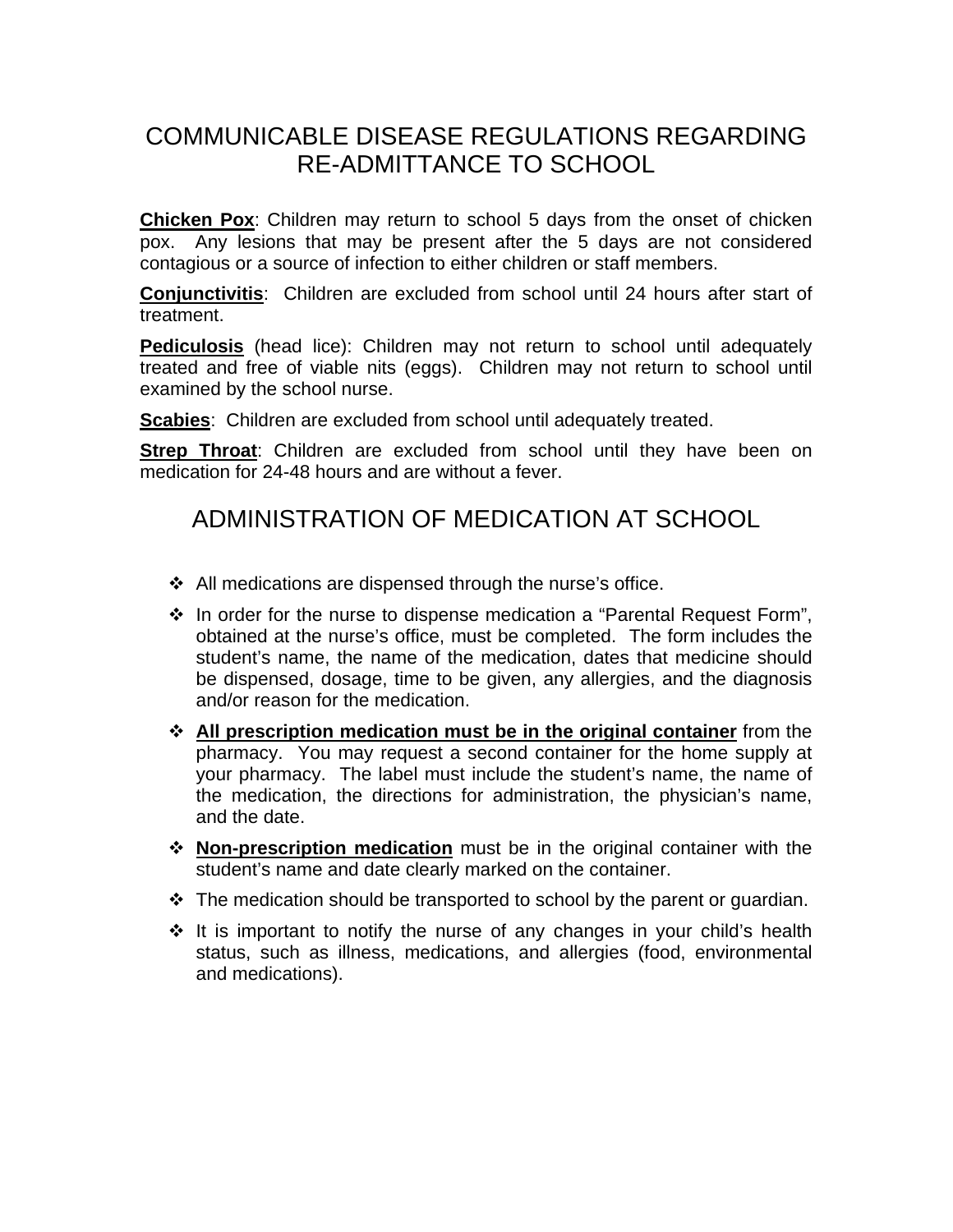### PHYSICAL EXAMINATIONS

A physical exam is required prior to entering kindergarten or for any new student. Physical examinations are recommended every two years and more often if medically indicated. A health and developmental history is obtained upon registering for school. The nurse administers vision screening tests and hearing tests routinely to all children and by request to any child. The school nurse screens all youngsters in grade 5 for scoliosis. Children also have the opportunity to have a dental screening. Parents may choose to have their children participate or not.

#### IMMUNIZATIONS

New Hampshire law mandates immunizations against diphtheria, pertussis, tetanus (DPT); polio; measles (Rubeola); German measles (Rubella) and Mumps; Hepatitis B (HepB); (unless exempted for medical or religious reasons). **Students may not enter school without a record of immunizations.** 

### CODE OF BEHAVIOR

The Little Harbour Code of Behavior consists of four rules:

- Be Safe
- ❖ Be Responsible
- Be Respectful
- ❖ Be Caring

#### RESPECT

The policy of the Portsmouth School Board is that all employees and students have the right to be treated with respect in their working and learning environment. Respectful behavior is defined as courteous regard or treatment. In order to ensure a climate characterized by mutual respect, employees, students, parents, community members and elected officials will practice common courtesy and civil behavior toward one another in all situations. Demeaning comments and behavior will not be tolerated.

### POSITIVE RECOGNITION OF GOOD BEHAVIOR/KINDNESS CARDS

Students may receive compliments and positive notes for responsible, respectful and caring behavior. Class-wide reinforcement programs may be implemented.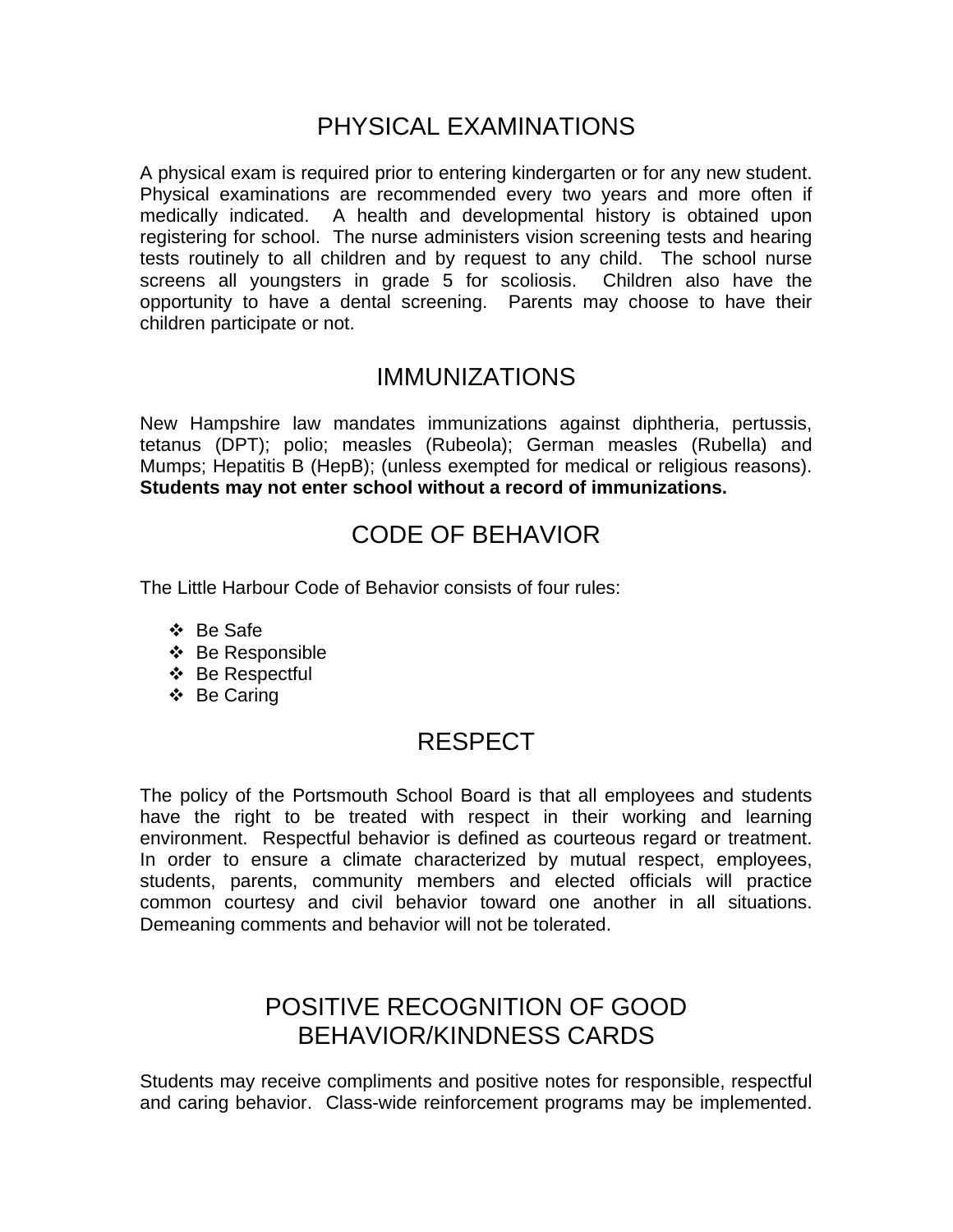"Kindness Cards" are in each classroom. If you see a student being particularly respectful, responsible, safe and/or caring, feel free to write a note for that child and give it to the office to be hung up on the LHS Kindness Board.

## CONSEQUENCES FOR INAPPROPRIATE BEHAVIOR

If a child chooses not to accept responsibilities or infringes on the rights of others, any of the following may occur:

- A warning by a teacher or any other school employee (student is informed of appropriate behavior).
- $\cdot$  The teacher informs the student of inappropriate behavior, completes a behavior report and determines a consequence for that behavior (examples: time away from group, seat is moved, recess is lost). If several consequences have been tried without changing the behavior, the teacher will notify the parent.
- $\cdot$  A conference will be arranged which may include the parents, student, teacher, and principal or guidance counselor to develop a plan to improve behavior. Copies of all behavior reports are sent home in the mail.
- \* Responsible and safe behavior on the bus is important. The bus company will notify the principal of serious bus incidents. Parents will be notified of unsafe bus behavior and a child may lose the right to ride the bus.

If your child is involved in **any** physical altercation, parents will be notified immediately by the principal or guidance counselor. Please do not hesitate to notify the teacher, principal or guidance counselor if you have any questions or concerns.

If your child is reprimanded for inappropriate behavior, ask them if the behavior was safe, respectful and responsible. Most children know when they violate the code of conduct. Nearly 500 students and adults work at Little Harbour on a daily basis. Behavior that might be acceptable at home may not be acceptable in school. If an adult notifies the office or guidance counselor of a child's inappropriate behavior, a behavior report will be sent home or parents will be notified by telephone.

### HARASSMENT

The Portsmouth School District will not tolerate unlawful harassment of any student while in attendance in the Portsmouth Public Schools or engaged in cocurricular activities, whether the harassment is from another student, a teacher, aide or staff member, public official, member of the public or any person.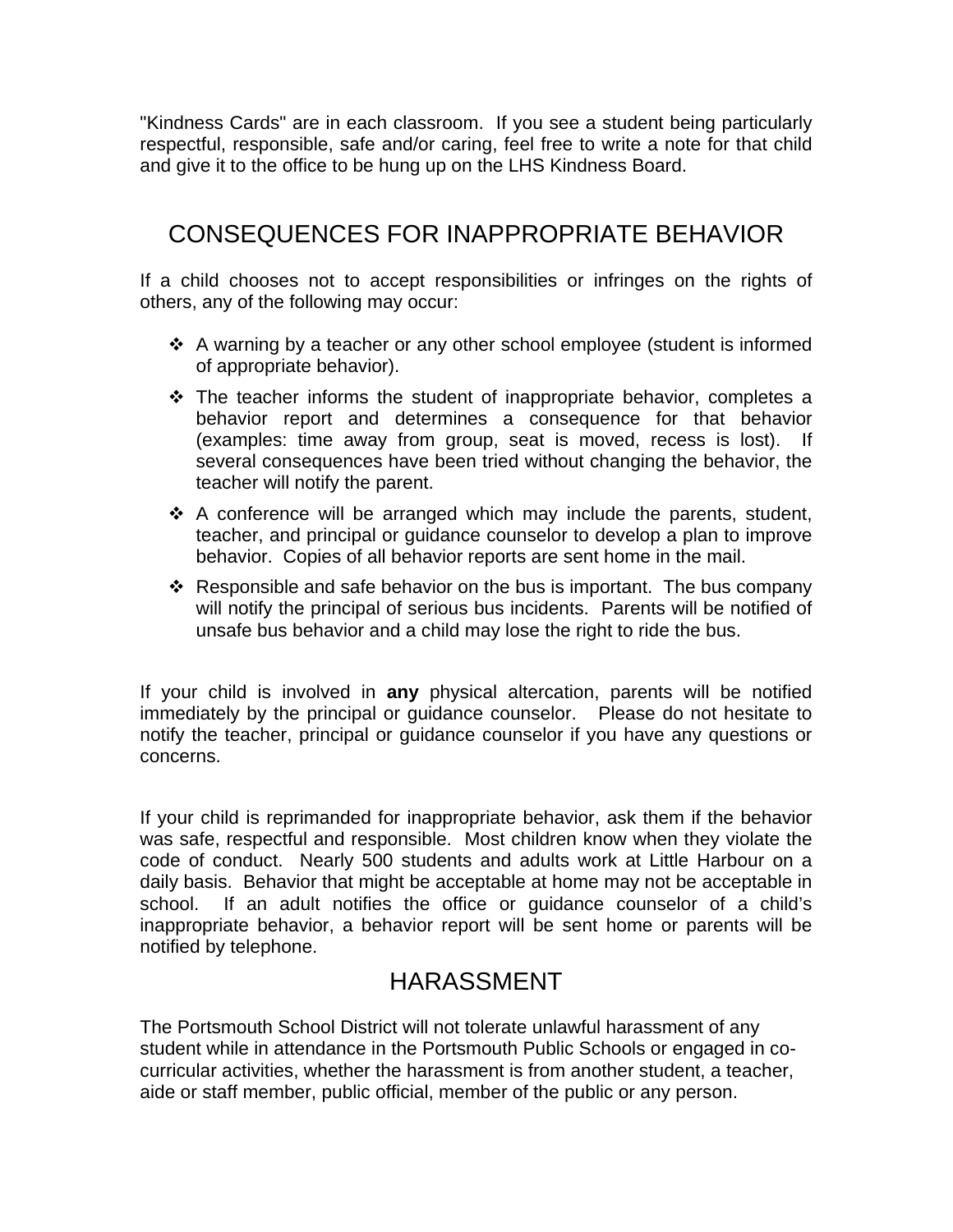Harassment in any form on the basis of the student's sex, race, national origin, color, religion, age, sexual orientation or disability is prohibited. Harassment may be reported to any school administrator or the Title IX coordinator.

# BULLYING

Bullying is defined by the Portsmouth School Department as conduct which subjects a pupil to insults, taunts, or challenges whether verbal or physical in nature which are likely to intimidate or provoke a violent or disorderly response from the student being treated in this manner. All reports of bullying should be reported to the building principal. Appropriate disciplinary action will be taken in accordance with applicable laws and school department policies.

At Little Harbour School, we feel it is important to help children learn how to mediate and resolve their conflicts. To that end, LHS will address conflicts between students that involve excessive teasing, taunting or actual bullying as defined above. The conflict does not have to end in a violent or disorderly response from the victim to be considered problematic. Communication between parents, students and the school system is very important. Therefore it is imperative that parents notify the school when they suspect or know their child is being teased or taunted repeatedly.

# ITEMS NOT PERMITTED IN SCHOOL

In order to ensure student safety and the protection of personal property (expensive jewelry and toys, large sums of money), parents are encouraged to monitor closely those items that are brought or worn to school by students. The following items are specifically prohibited from being brought to school:

- ❖ Weapons (real or toy)
- Pocket knives, razor blades, or sharp objects
- Skateboards, roller skates and roller blades
- Radio, CD players, tape recorders, ipods, video games, headsets
- Baseball bats, hardballs, hockey sticks, lacrosse sticks
- $\div$  Matches, caps, fireworks, and paint balls

**Note that cell phones are not permitted to be on or in use during school hours. LHS is not responsible for any misplaced or lost items listed above.**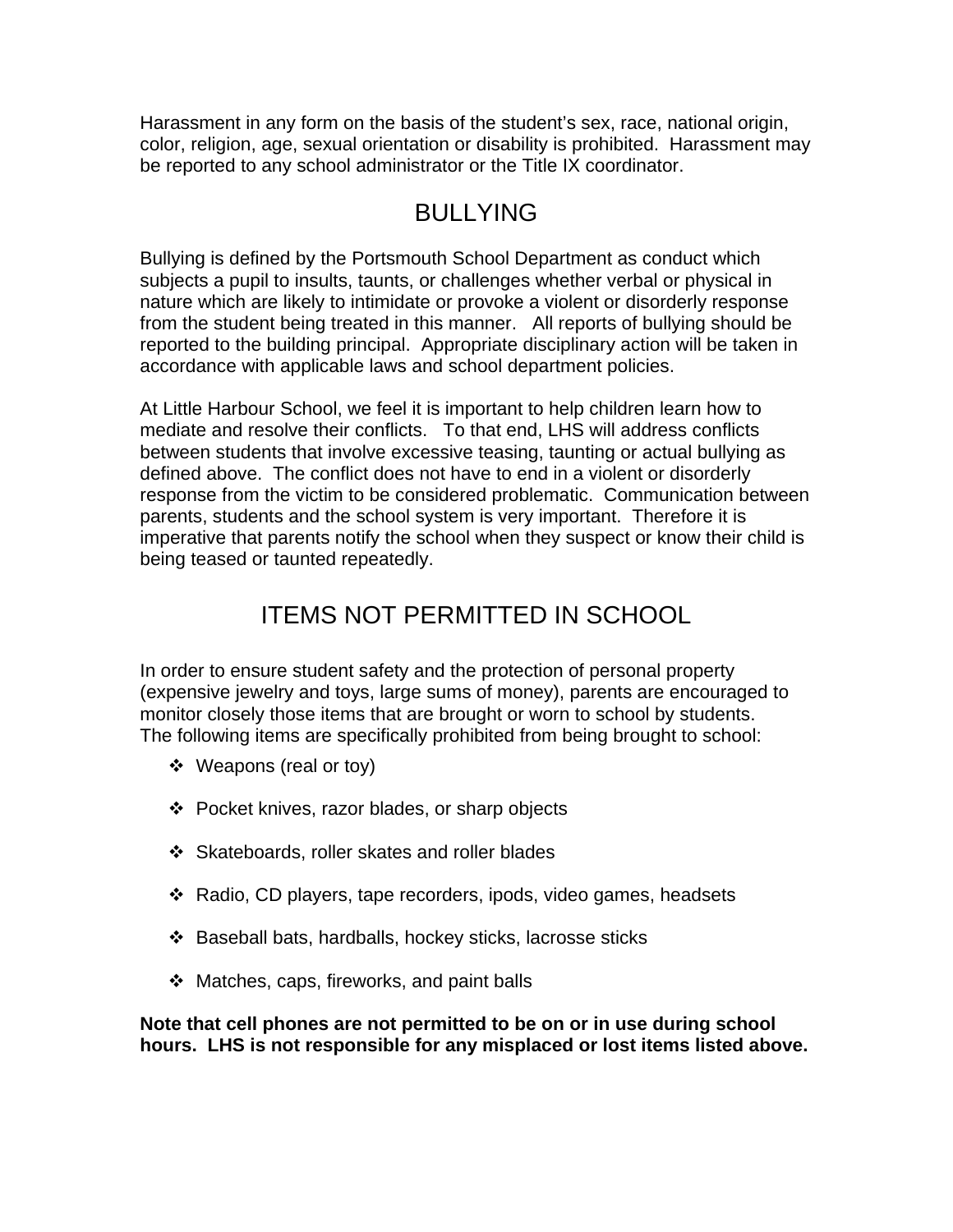#### TRADING CARDS

While trading cards are important to many of the students, the children need to realize that the cards cannot be allowed to disrupt the learning process. Therefore cards are only permitted during "down time". The students also realize trading between older and younger children may result in someone unknowingly "taking advantage "of another student. Initially all trading cards were going to be "banned" from Little Harbour; the Student Council requested that they be given the opportunity to develop acceptable rules. It is important to allow children to "practice democracy" and participate in the governance process.

After input from the Student Council and the faculty the following rules have been established for trading cards:

- $\div$  Cards must be kept in backpacks on the school bus and at school except during recess.
- Cards may not be traded during recess.
- $\div$  Individual classroom teachers may permit cards at other specific times of the day.
- Students who violate these rules may have their cards confiscated and may lose the privilege of bringing them to school.
- $\cdot \cdot$  Parents who disagree with these rules are encouraged to forbid their children from bringing the cards to school.

### PARENT/SCHOOL COMMUNICATION

Little Harbour School encourages a partnership between school and home and values parental input. Parents, teachers and students sign a Little Harbour School/Family Compact at the beginning of the school year. Each person signing the Compact agrees to follow the guidelines of the Compact. Parents are encouraged to contact their child's classroom teacher at any time during the academic year with any concerns. An early, positive relationship between the teacher and the parent is most productive in resolving issues that come up during the year. Please try to resolve the concern with the teacher before contacting the principal.

An Open House will be held in September for all students and their families. Teachers will give an overview of their specific programs. Please attend these very important presentations.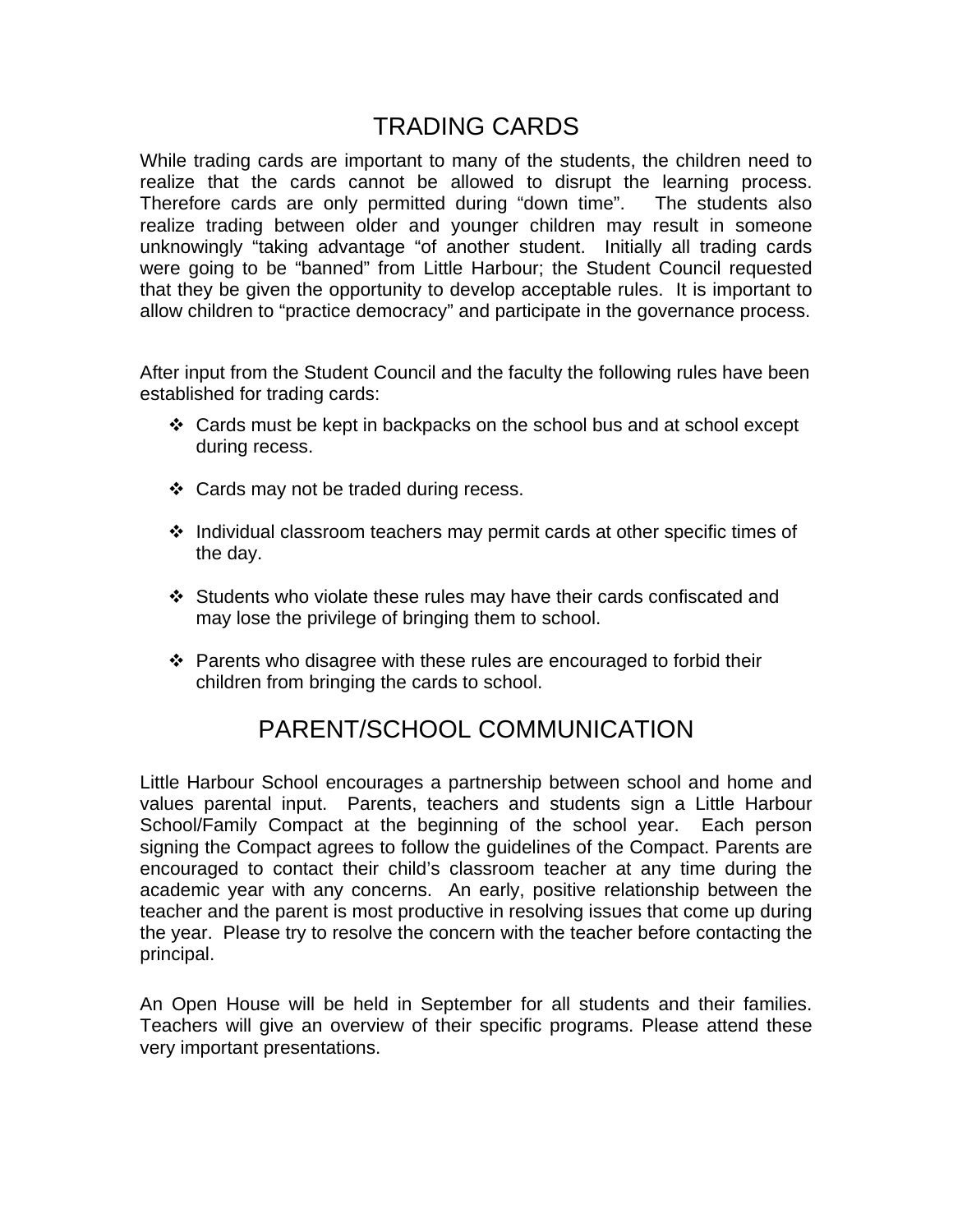### PARENT/TEACHER/STUDENT CONTACT DURING THE SCHOOL DAY

The school schedule is designed to limit classroom interruptions to achieve the most effective and efficient instructional time for all students. We encourage parents to visit our school, volunteer in the classroom, library or cafeteria, attend special assemblies, and participate in school events. However, in order to minimize classroom disruptions, parents should notify the teacher or the office in advance of any appointment or classroom visit.

Parent meetings cannot be held during the time that a teacher is scheduled to be with the class. Teachers begin their day with students at 8:40. Please do not ask to meet with a teacher at this time, as it is critical that teachers give their full attention to students. It is also important that teachers dismiss students in an orderly fashion at the end of the day therefore teachers are not available to meet with parents until 3:15. If you need to make contact with a teacher during the school day please call the office and the teacher will return your call as soon as time permits. If parents find it necessary to deliver articles of clothing, instruments, etc. to school, please leave them in the office.

### PARENT-TEACHER CONFERENCES AND PROGRESS REPORTING

Parent-Teacher conferences are scheduled in December at the end of the first trimester. Parents, however, may request a conference any time throughout the year. Please call the teacher, principal, guidance counselor, or send a note directly to the teacher to schedule your conference.

Conferences can be of great value to the parents, the teacher, and to the child. They offer opportunities for mutual understanding and sharing information that can be gained from no other source.

Report cards are issued three times per year in December, March and June.

### ASSESSMENT PROGRAM

On-going assessment, via report cards, occurs throughout the year in all classes. Additionally, the school conducts the following assessments:

 NECAP (New England Comprehensive Assessment Program) in grades 3 thru 5.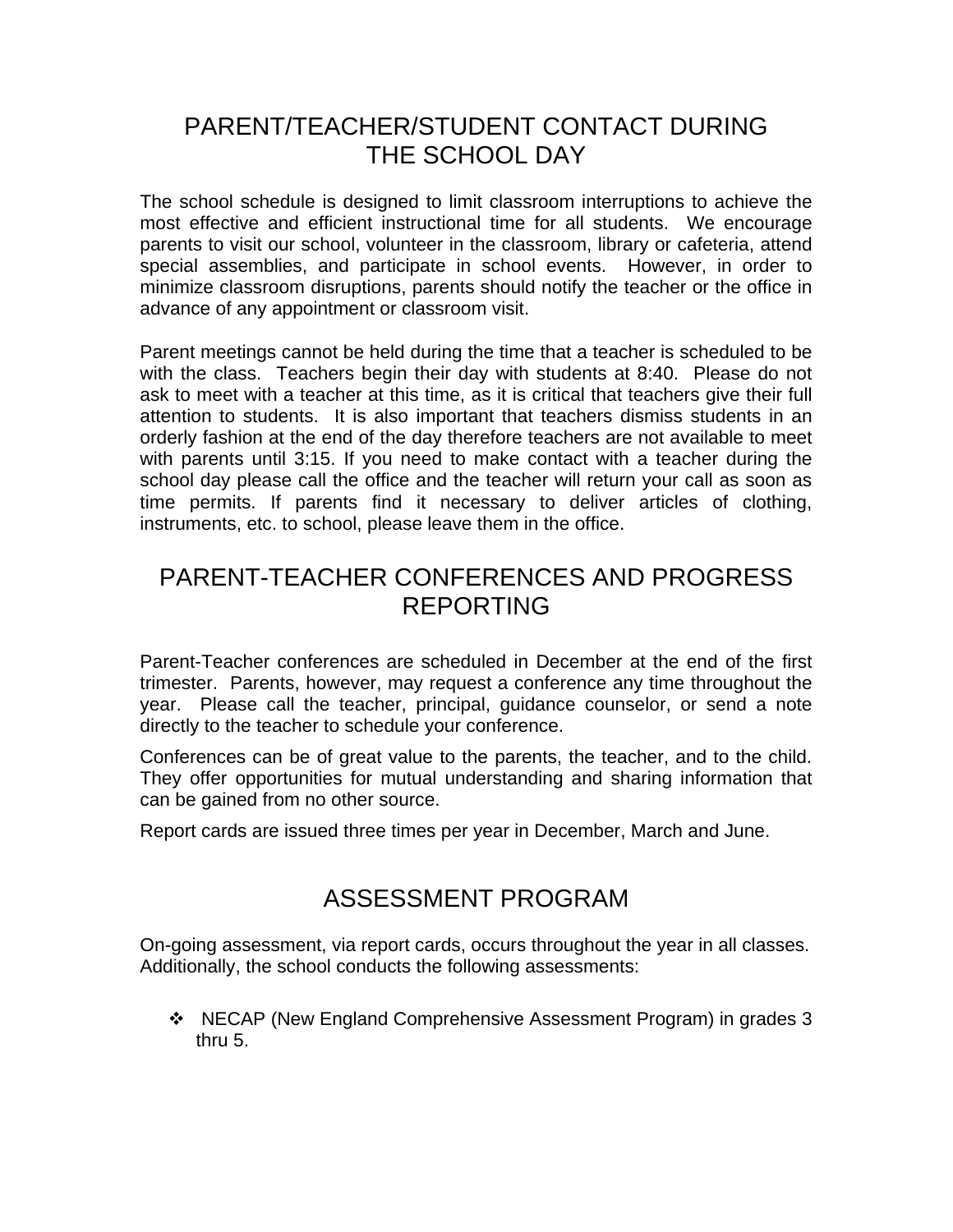School-wide:

- K-3 DRA administered a minimum of twice a year in grades K-3. Students below grade level are administered this test in grades 4 & 5.
- Grades 4-8 DRA administered a minimum of once a year to students reading at the fourth grade level and higher.
- End-of-the-unit (grade K-5), mid-year, and end-of-the-year Everyday Math tests (grades 1-5).
- Common high frequency reading word lists (grades K-5) and common high frequency spelling word lists (grades 1-5).
- $\cdot$  Individual student conferences in reading and writing (grades K-5).

Kindergarten:

- ❖ Self-portrait fall and spring
- ❖ Kindergarten screening
- Writing sample (spring)
- TAAS (test of auditory analysis skills) in fall and spring

Grade 1:

- ❖ Spelling assessment (Tufts University)
- ❖ Running records in reading

Grade 2:

❖ Common writing assessment in May

Grade 3:

- Self reflection for report cards
- Writing rubric for social studies and end-of-unit written reflection for science and social studies

Grade 4:

PWAT (Portsmouth writing assessment test) in fall and spring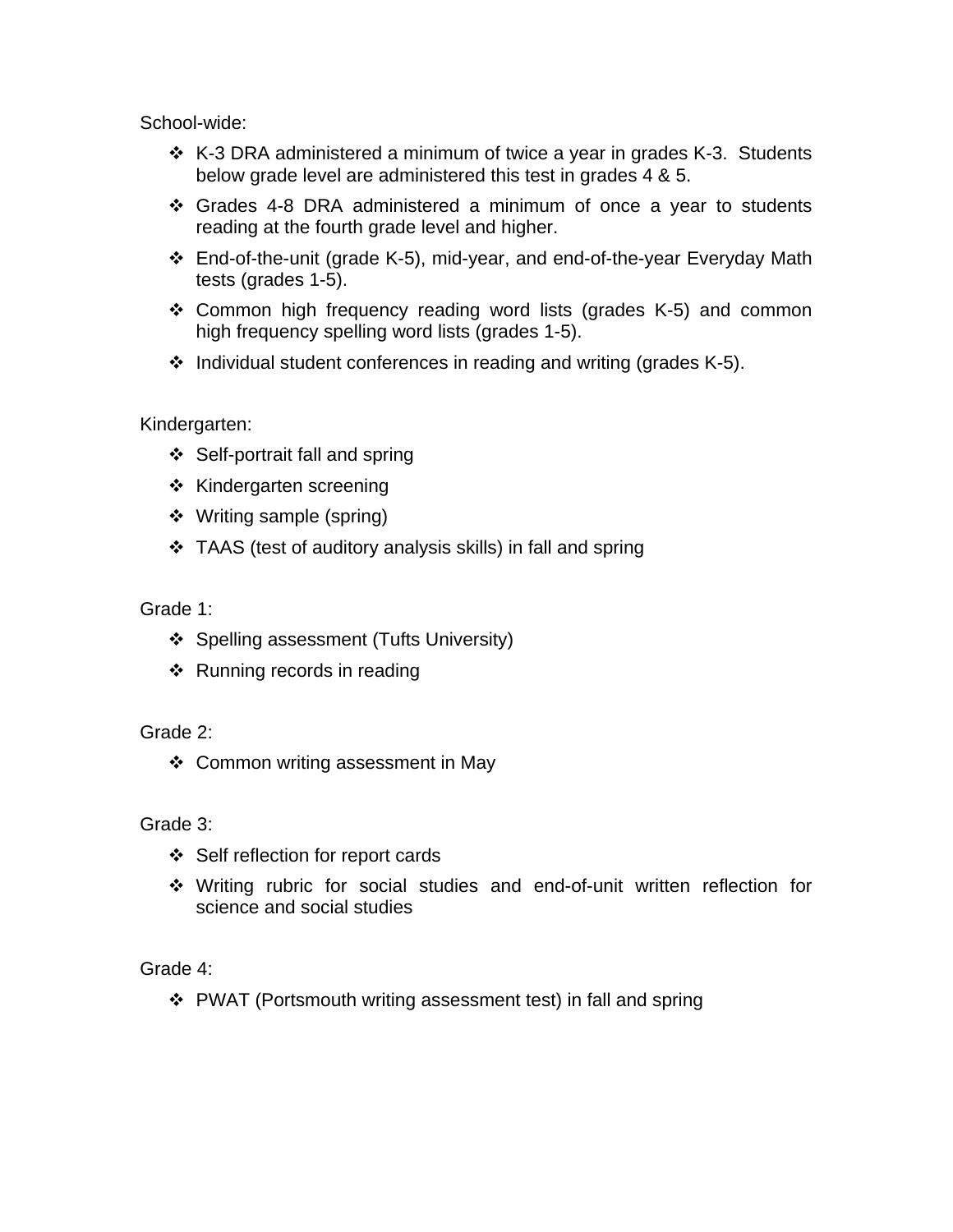### GUIDANCE

The guidance counselors, Sue Pederzani and Diane O'Callahan works with teachers to assist children in becoming more independent, taking responsibility for themselves, cooperating, problem solving, and developing a positive selfimage. They provide small group activities, class discussions, individual counseling and teacher consultation. Additionally, they are able to provide various assessments of intelligence and learning difficulties. They act as a liaison between school and any other agencies or individuals that work with children.

# TELEPHONE

The office phones are for official use only. Students must get teacher permission before using the phone. The phone is not to be used by students for social calls or special arrangements for after school hours. All arrangements, such as going home with someone else, should be planned ahead so that instructional time is not interrupted and the phone line is kept open.

# PLAYGROUND RULES

Little Harbour School employs a Peaceful Playground philosophy which promotes conflict resolution, consistent rules, group play, and proper use of equipment, consistent expectations and educational opportunities during recess. Please remember that the playground is not supervised by school personnel before or after school hours. Parents supervising their children are asked to familiarize themselves with the Peaceful Playground rules located in the foyer and in the Parent Resource Room. We encourage safe, responsible and respectful play at all times. Bicycles, scooters, sleds, etc. are not permitted on the playground until 5:00 p.m. Students MUST follow the peaceful playground rules rather than their own rules (for example, four square and wall ball). Children who do not follow the rules will lose playground privileges, even with parental supervision before or after school. Any further questions should be directed to Mr. Schulten or Robin Burdick.

#### **BE SAFE:**

- $\div$  Play chasing games only in the grassy area
- Touch football is the only football game allowed
- ❖ No fighting, kicking or wrestling games
- $\div$  Use the equipment appropriately. It's not the right way if it's not safe.
- ❖ Do not use bicycles or scooters on the playground
- ❖ No throwing of snow or other objects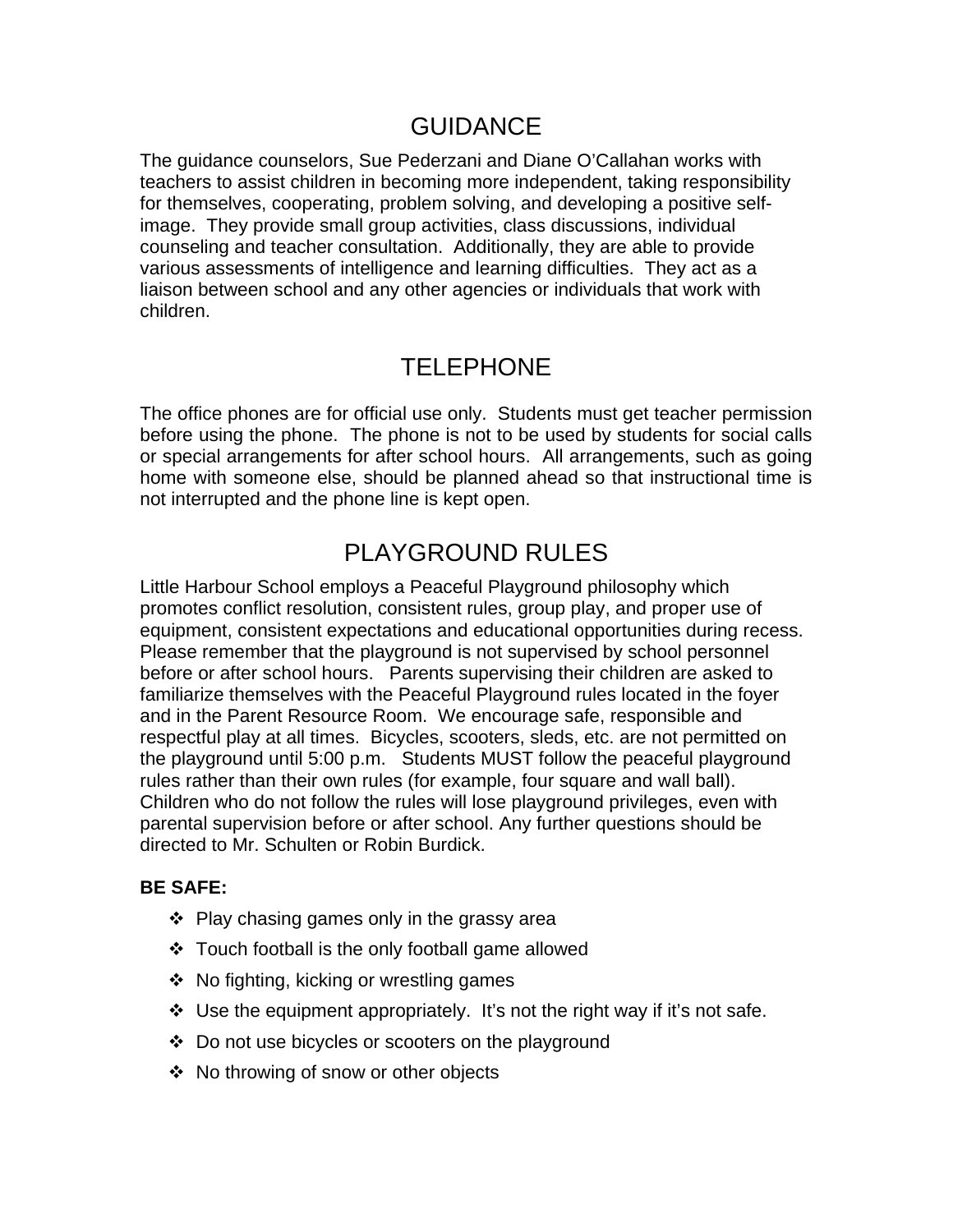#### **BE RESPECTFUL:**

- $\div$  Be cooperative with others
- Let others join your game
- ❖ Share the equipment

#### **BE RESPONSIBLE:**

- $\div$  Go down the slide (not up)
- $\div$  Use the 25 elephant rule for taking turns (Count to 25 and let another child have a turn)
- $\div$  Railings are for hands not feet

# RECESS POLICY

Children should be appropriately dressed to spend time outdoors during recess. Warm clothes, gloves, hats, and boots should be worn during winter months. Boots (K-5) and snow pants (K-3) are required to be worn by children if they want to play on the equipment or in the snow in the winter months. Otherwise, children's play will be restricted to the blacktop. Please remember to label your children's clothing as much of the winter clothing looks the same. Typically, children well enough to come to school are well enough to be outside during recess. Exceptions, for medical reasons, may be granted on an individual basis by the nurse. In the event of severe cold or inclement weather, recess will be indoors.

#### CURRICULUM

The curriculum at Little Harbour is designed to develop physical, social, emotional, and intellectual abilities and to help children learn how to learn. Classroom teachers are sensitive to different rates of development, levels of ability and styles of learning in planning instruction. The reading model that Little Harbour employs is Learn to Read by Reading (LRR) and the math program is Everyday Math. Little Harbour School also employs a Differentiated Instruction model which strives to broaden and advance students' understanding in a given topic area. Our goal is to challenge and support the needs of each individual student. For more information on LRR, Everyday Math and Differentiated Instruction, please read the tri-folds available in the wall by the front office.

#### ART

All students in the school have art once a week with the art staff in addition to art projects done in the classroom. Art club is offered during lunch recess on a weekly basis for students in grades 4 and 5.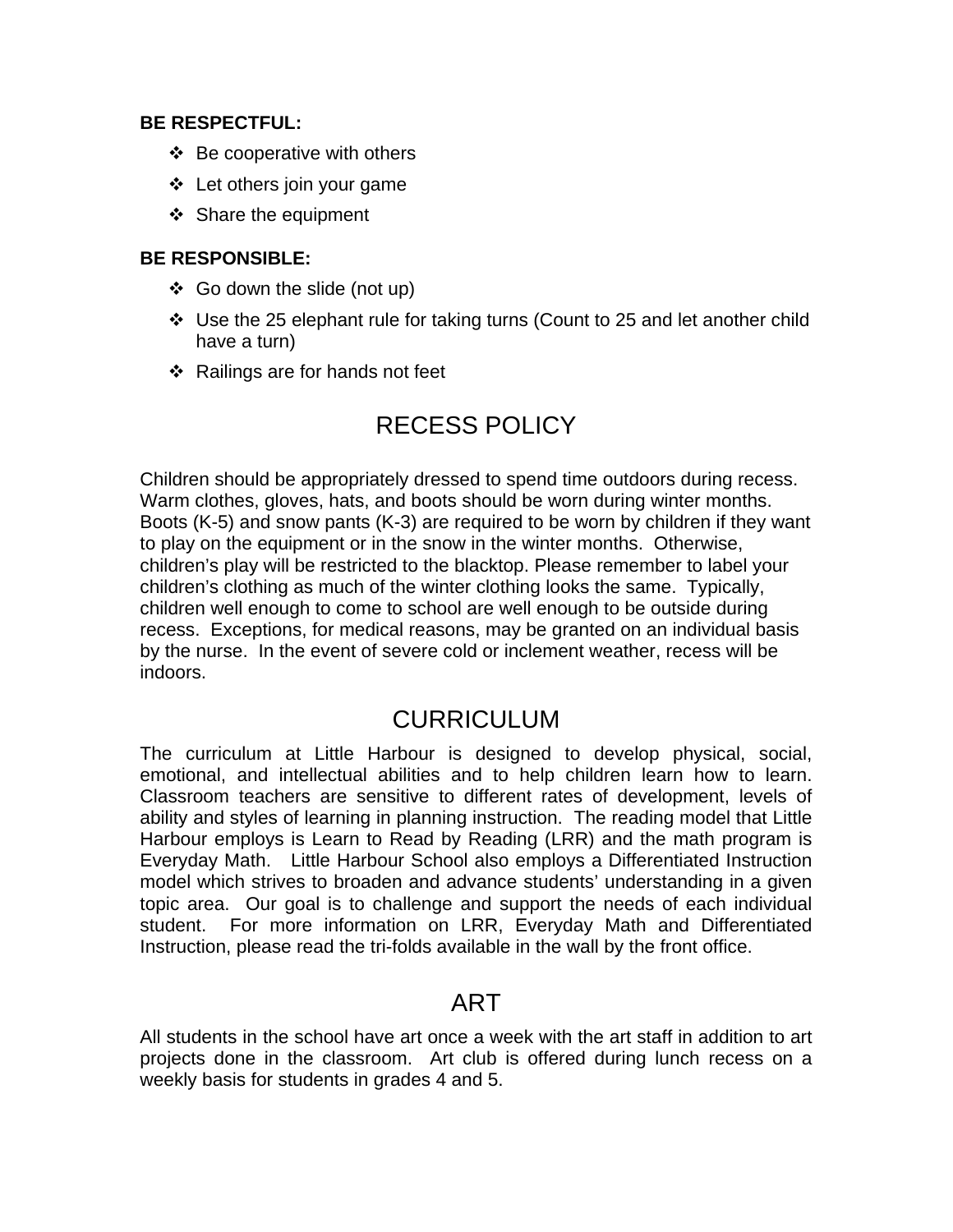#### MUSIC

Grades  $K - 5$  have music classes weekly. In addition, students in grade 4 participate in chorus. Students in grade 4 receive recorder instruction as part of their school program. Children in grade 5 may join the Portsmouth elementary school band, which meets once a week after school. Instrumental lessons are available to  $5<sup>th</sup>$  grade students at school. Each grade level also performs during the school year. Kindergarten performs two plays, one in December and one in June. There will be a spring performance for grades 4 and 5.

#### PHYSICAL EDUCATION

Children in grades K-5 receive one physical education class weekly. Children should wear sneakers or rubber soled shoes on days when they have physical education classes. In addition, students in grade 5 are eligible to participate in school soccer (fall) and basketball (winter). Additionally, students in grades 4 and 5 may participate in track (spring). The students in grade 3 participate in a swimming program at the Seacoast Y (fall).

#### HEALTH

The goal of the school health program is to assist each student in developing a healthy lifestyle. The classroom teacher integrates health education and safety into the curriculum. The school nurse and physical education teacher teach a unit on human growth and development to  $5<sup>th</sup>$  grade students. Parents are welcome to review any materials used in this program.

#### **COMPUTER**

In addition to computers in the classroom, Little Harbour has a computer lab used by students during scheduled class time as a part of the curriculum. All students have the opportunity to use the lab. Little Harbour also has 2 sets of wireless computer laptops that are used in classrooms for projects and learning activities. All parents and students must review and sign the "Acceptable Use Policy" at the beginning of each year.

#### LIBRARY

The services of the library are an essential part of the educational program at Little Harbour School. All classes are scheduled to use the library once a week. Kindergarten, 1st and 2nd grades are able to check out one book per week. 3rd, 4th, and 5th grades are able to check out 2 books per week. In addition, the library is available for independent research throughout the week. The Elementary School librarian teaches library skills to  $4<sup>th</sup>$  and  $5<sup>th</sup>$  grade students.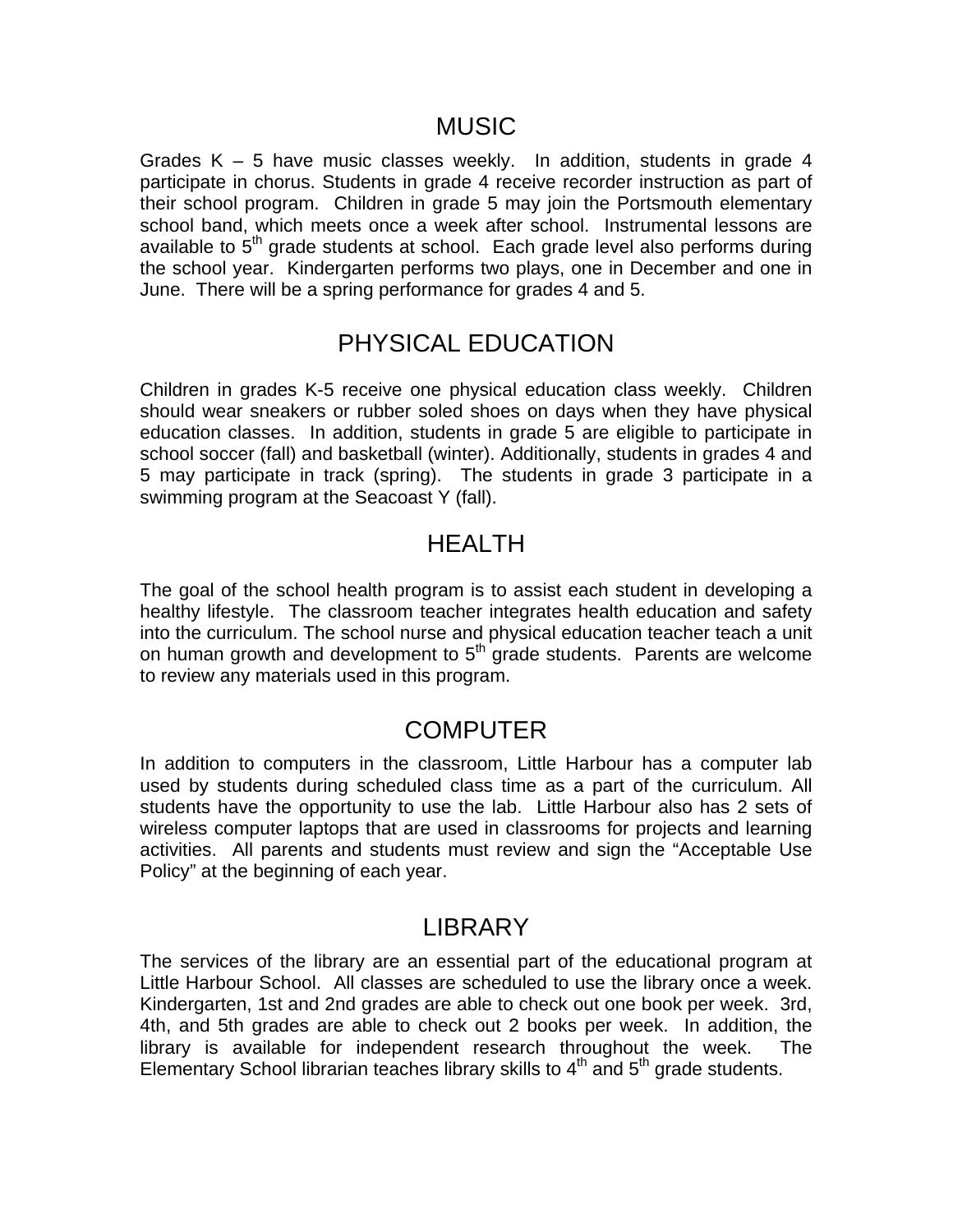## ENVIRONMENTAL SCHOOL

All  $5<sup>th</sup>$  graders attend three nights and four days of Environmental School at Camp Calumet in Ossipee, New Hampshire in the spring. This is a wonderful experience for children to learn the importance of good stewardship of the environment. The students stay at the camp all three nights and sleep in cabins there.

## FIELD TRIPS

Classroom teachers may schedule field trips that are designed to enrich the educational program. No student may go on a class trip unless his/her parent or guardian has signed a permission slip before departure. The slip will include any special conditions such as cost and luncheon arrangements when appropriate. Parents who drive on local field trips must have a current year's auto insurance coverage on file in the office. The principal will approve all local and regional trips. The Superintendent will authorize out-of-state trips and the School Board will authorize all over-night trips. All field trips are funded by the PTA.

# ENGLISH AS A SECOND LANGUAGE

ESL is a program for students whose native language is not English. The children receive personalized English lessons, the frequency of which depends upon the student's proficiency in English.

# SPECIAL EDUCATION SERVICES

Children diagnosed by the Student Evaluation Placement Team as having an educational disability will receive services according to the plan developed by the team with the parent(s). Parents of new students with special educational needs should inform the principal upon transferring to the school.

# SPEECH AND LANGUAGE THERAPY

A speech and language therapist is at the school full time to provide services to those students with needs in the area of speech and language.

# TITLE I/PARENT RESOURCE ROOM

The Portsmouth Title I project is a federally funded program that provides extra help in reading and writing to eligible students. This assistance is in addition to instruction that students receive in class. At Little Harbour School, Title 1 services are available to children in grades K-5. Title 1 eligibility will be determined by the student's teacher and school principal.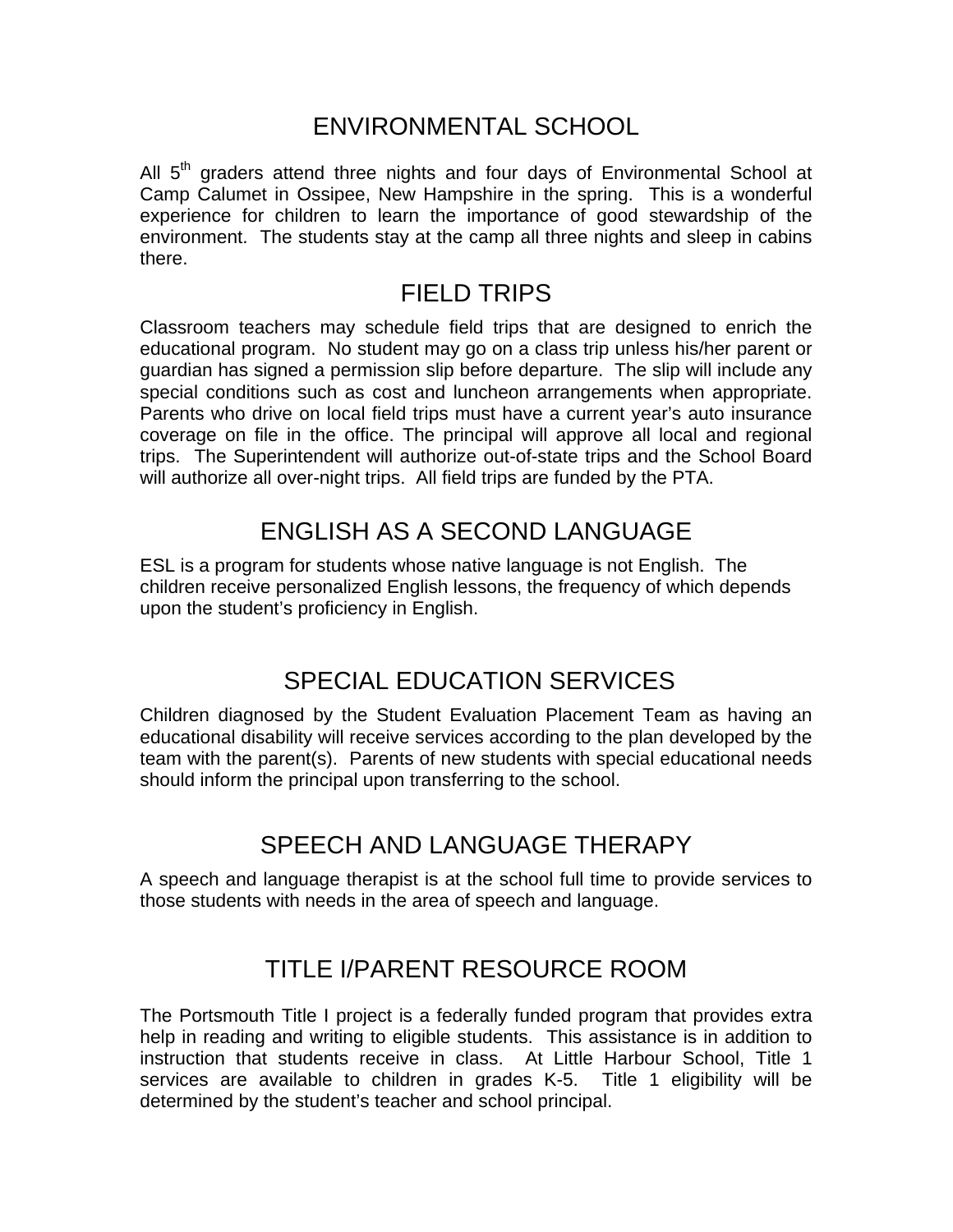The Cathy Hanna Parent Resource Room, located in the Title 1 room, provides books and materials on a variety if educational topics that may be of interest to all parents. Resources that provide more depth into the research that supports the balanced literacy and standards based math program are available. Videos for families are also available. Please contact Joanne Simons or Chance Allen if you would like more information about the Parent Resource Center.

#### HOMEWORK

LHS makes every effort to strike a balance between teacher, school and district expectations and parents' philosophical beliefs. As students mature developmentally, more responsibility is placed on the children as they prepare for their venture into middle school. At the elementary level the time spent on homework should approximately equal ten minutes per grade per night. For example, in grade 1, homework assigned should be approximately 10 minutes per night or 50 minutes per week. In grade 2, students should spend approximately 20 minutes per night or 100 minutes per week. In grade 5, time spent on homework should be approximately 50 minutes per night or 250 minutes per week. There is an expectation that elementary students read or are read to every evening. Homework assignments typically are a practice of skills learned during the school day. In addition, students may be assigned long term projects, which require planning and budgeting of time. For more in depth information on homework please see the Homework Handbook.

### HOMEWORK MAKE-UP DUE TO ABSENCES

We recommend that for absences of 1-3 days the student obtain assignments from the teacher or a friend in the class. Work may be picked up in the office or sent home with a neighbor or sibling. For longer absences parents are advised to call the teacher. Please give the teacher 24 hours to put this material together.

#### AFTER SCHOOL MAKE-UP

On occasion, it may be necessary for a child to stay after school to make up work due to an absence, to receive individual help from the teacher, or for disciplinary reasons. Children will be instructed to call home if they are going to stay after school on a particular day.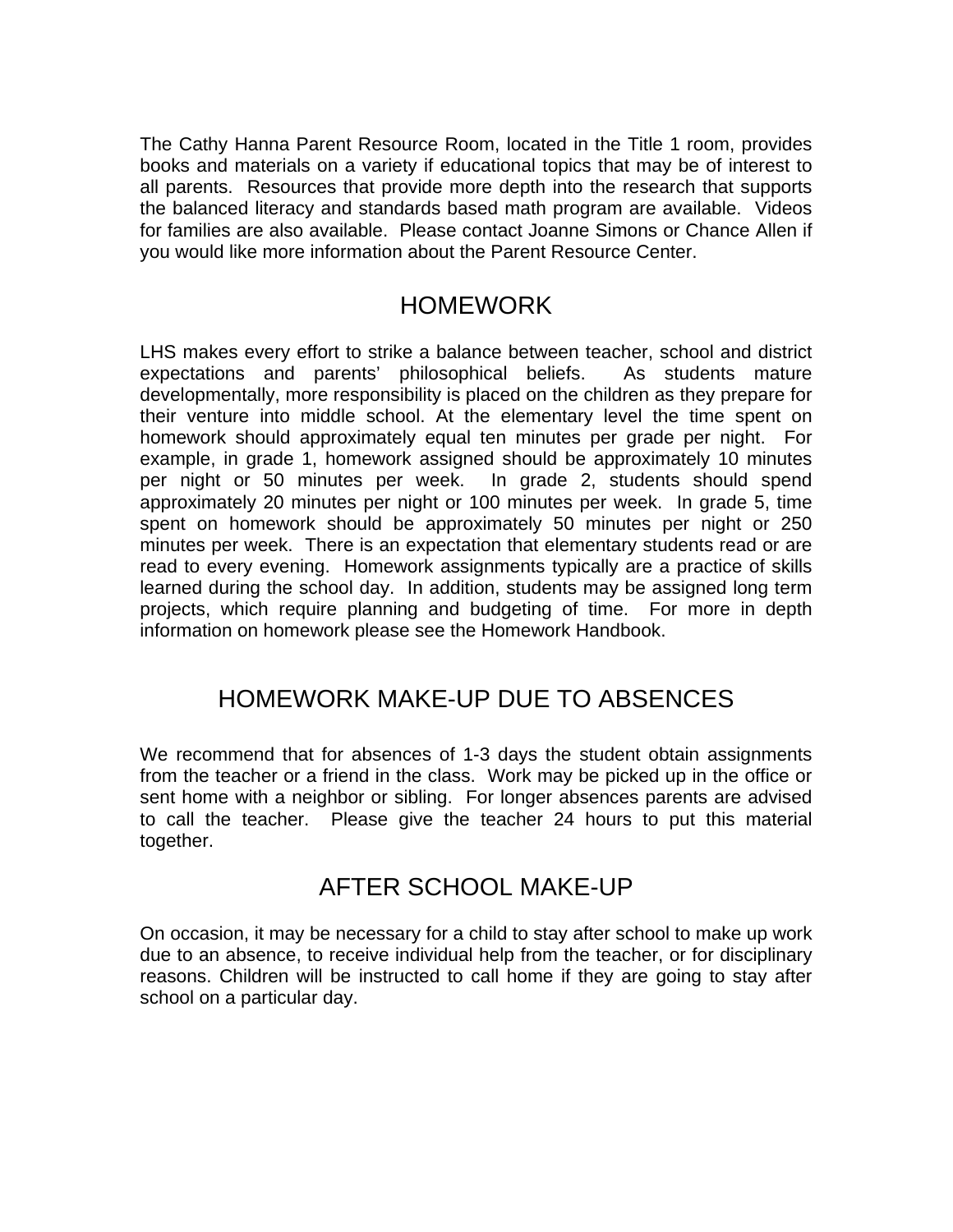# HOMEWORK TUTORIAL PROGRAMS

Students in grades 3-5 can enter school at 8:25 a.m. to work on homework or quietly read. The Library and Resource Rooms are available for students who wish to quietly study between 8:25 - 8:50 a.m.

- An after-school homework club is offered at Osprey Landing on Mondays and Wednesdays from October - May (3:30 - 5:00 p.m.). Support staff are available to assist LHS Osprey students with homework.
- Students who live in Winchester Place may attend a Homework Club on Mondays and Wednesdays, from October through May, in the LHS Library from 3:15 - 4:25 p.m. A late bus will transport students to Winchester Place at 4:30 p.m.

# CHILD WATCH

The School Board sponsors a Child Watch Program for students in grades K-5 to insure the safety of all children. If your child is going to be absent or late, please call the school at 436-1708 before school starts if possible. Leave a message on the answering machine if you don't reach the secretary. If we have not heard from you and cannot reach you by telephone, we will not be able to account for your child; therefore, we will give your child's name to the police. The police will conduct a check at your residence.

### REGISTRATION AND WITHDRAWAL OF NEW **STUDENTS**

The school office must be notified of all student entrances and withdrawals so that records may be obtained or sent out. To register a new student, parents are asked to call Little Harbour School (436-1708) to schedule an appointment. A birth certificate, social security number, immunization record and proof of residence must be shown at the time of registration.

According to NH State law, no student may be admitted without a statement of immunizations unless exempted for medical or religious reasons.

# KINDERGARTEN REGISTRATION

In early spring, dates for kindergarten registration are listed in the newspaper and *Harbour Lights,* the Little Harbour Newsletter. Registration usually takes place during the month of May. To register for kindergarten, parents must bring the child's birth certificate and a copy of all immunizations. **Children must be 5**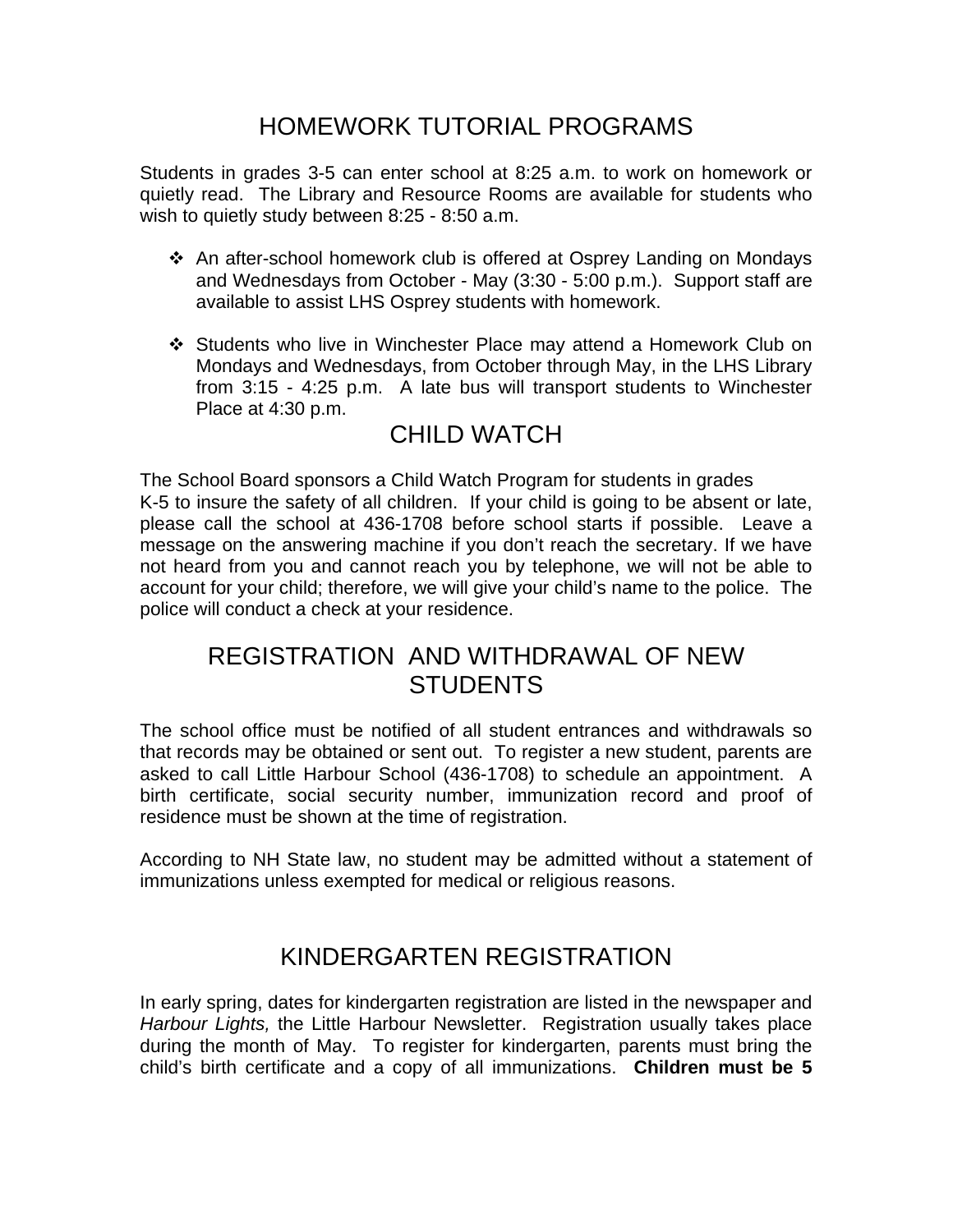**years old by September 30th to attend kindergarten. For further information, please contact the school principal.**

### SCHOOL ATTENDANCE

Daily attendance is vitally important. It helps children make academic progress and be more secure in their skills. It helps students understand the importance of education and develop a sense of responsibility and dependability.

Please schedule medical and dental appointments after school hours whenever possible. If a student must be dismissed before the end of the school day, a parent or legal guardian must sign the child out through the main office. Vacations should be planned in accordance with the school calendar.

School absences, dismissals and tardies are tracked by the school counselors and the principal. An excused absence is defined as illness, medical appointment or family emergency. The school must be notified in advance for any absence to be deemed excused.

A meeting between the counselor and student will be held after 2 unexcused absences or tardies. Parents will be called by the principal after 3 unexcused absences or tardies in order to develop a plan. Students who have 4 unexcused absences or tardies may be required to make up missed time and work. Students who have more than 10 unexcused absences or an excessive number of tardies will be considered habitually truant and must be reported to the state.

### EARLY AND UNAVOIDABLE DISMISSAL

If your child needs to leave school other than at the regular dismissal times, the following procedures must be followed for safety reasons:

- $\div$  We must have a note from home indicating the time of dismissal. If that is not possible, please call the school office.
- Students will be dismissed only through the office. A parent, guardian, or other authorized person must sign the child out at the office. Parents are requested to wait in the office area. Please do not go to the classroom. No student is to leave the building unescorted during the school day.
- $\div$  Should your child arrive back to school the same day, please sign back in at the office so we know he/she has returned.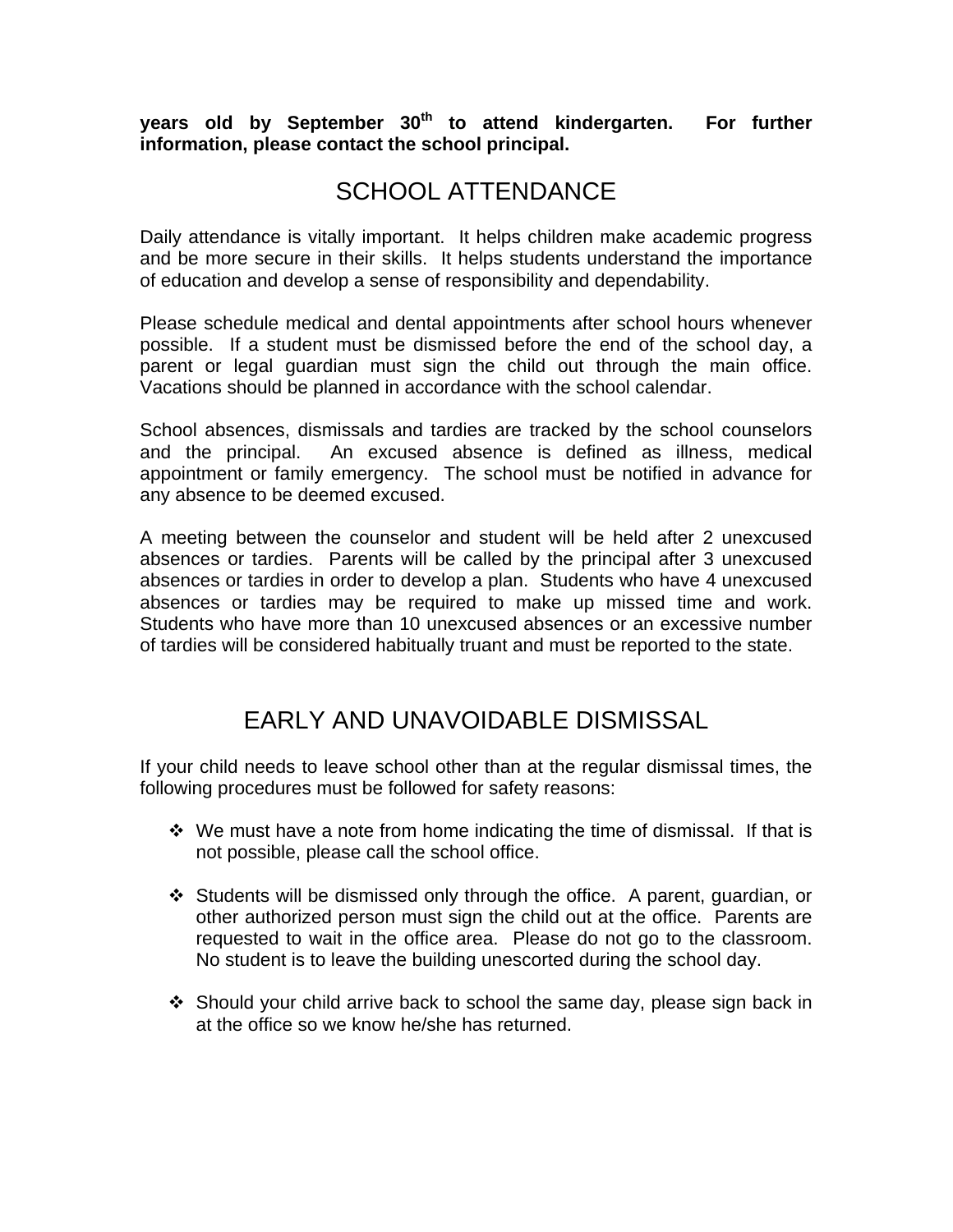# EMERGENCY FORMS - PUPIL INFORMATION SHEET

An emergency form for every student is distributed at the beginning of each school year. It is **imperative** for the school to have information requested for **each student**. Parents or guardians are asked to complete all the information, as it is especially critical that we have names of people we can contact should a child be sick and the parent is unavailable.

If any of the information supplied on the emergency form changes, the school must be notified. We must have current phone numbers (both home and work) in case of an emergency. If you move please let us know your new address. In cases where parents are separated or divorced, it is necessary that the school records be current and accurate regarding custody.

## EARLY RELEASE DAYS

There are several Early Release days during the school year. On Early Release Days students are dismissed at 12:00 p.m., there is no afternoon kindergarten, and morning kindergarten is dismissed at 12:00 with the rest of the students. Reminders are sent home prior to upcoming half days.

### DELAYED OPENING OF SCHOOL

When there is a delayed opening of school, all before-school activities are cancelled. School starts two hours later than the regularly scheduled time (10:40). Buses will pick up students two hours later than normal. Lunches will be served; however, **there will be no breakfast** when there is a delayed opening.

#### EMERGENCY CLOSING OF SCHOOL

The Superintendent of Schools determines the necessity for an emergency closing or delayed opening of school due to weather conditions or other emergencies. Announcements regarding such closings are made over local radio stations (WOKQ, WERZ, WOLQ, and WTSN) and WMUR TV, Channel 9 as well as the WMUR web site (www.thewmurchannel.com). For those families who subscribe to the LHS email alert list, an announcement will be posted whenever the hours of a school day change.

In case of an emergency closing, the school will attempt to contact families. In order to do this, we require that you have on file with us telephone numbers for your home, work, and an alternative emergency number. All children will be sent home, except those enrolled in after care programs at the school or other specific locations.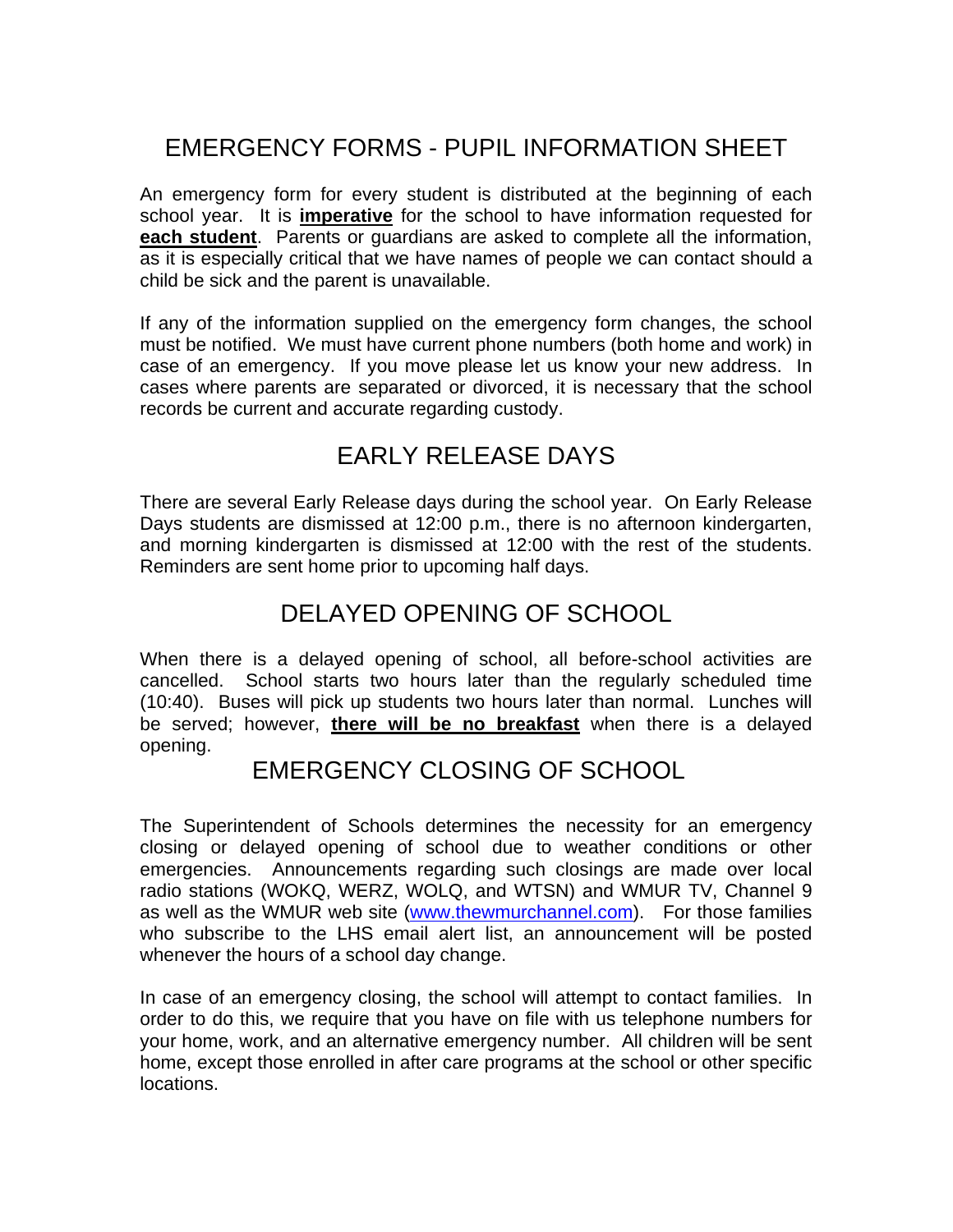## EMERGENCY/FIRE DRILLS

Emergency and fire drills are required by law and are an important safety precaution. It is extremely important that when the first signal is given, students quietly follow their teacher's instructions. Directions for egress of the building are posted in each classroom. Teachers will review these directions at the beginning of each school year.

### BUS RIDER AGREEMENT

The Portsmouth School Department in conjunction with its pupil transportation providers endeavors to promote a safe and pleasant bus-riding environment for our passengers and drivers. In order for this to happen, the students must act in a responsible and well-behaved manner at all times. The driver must be able to expect that students will observe the proper riding behavior with minimum supervision in order to operate the bus safely. All students, whether they walk to school or ride the bus, must sign the Bus Rider Agreement at the beginning of each school year. This agreement will be treated as a contract between the school, the parents (guardian) and, most importantly the rider.

If a student visits a friend after school and wishes to ride his/her bus, written consent from the parent/guardian must be presented at the main office.

### ACCEPTABLE COMPUTER USE POLICY

The Portsmouth School Department has greatly expanded its use of computers and the Internet. In order to comply fully with the federal Children's Internet Protection Act, Little Harbour requires all parents to review and sign the Portsmouth School Department Computer Network Acceptable Use Policy that is passed out at the beginning of the school year. Students will not be permitted to use a computer with Internet access until the contract is signed and returned to the school.

### PAPER POLICY

In an attempt to reduce the amount of paper that the school uses on a daily basis, Little Harbour has adopted a new policy regarding paper notices. Notices that go out from the school will be sent to each household ONLY with your youngest child enrolled. With this new policy the school will save approximately 100 pieces of paper per notice! For those of you who make copies for school distribution, please be advised that there is a new master list located in the main office.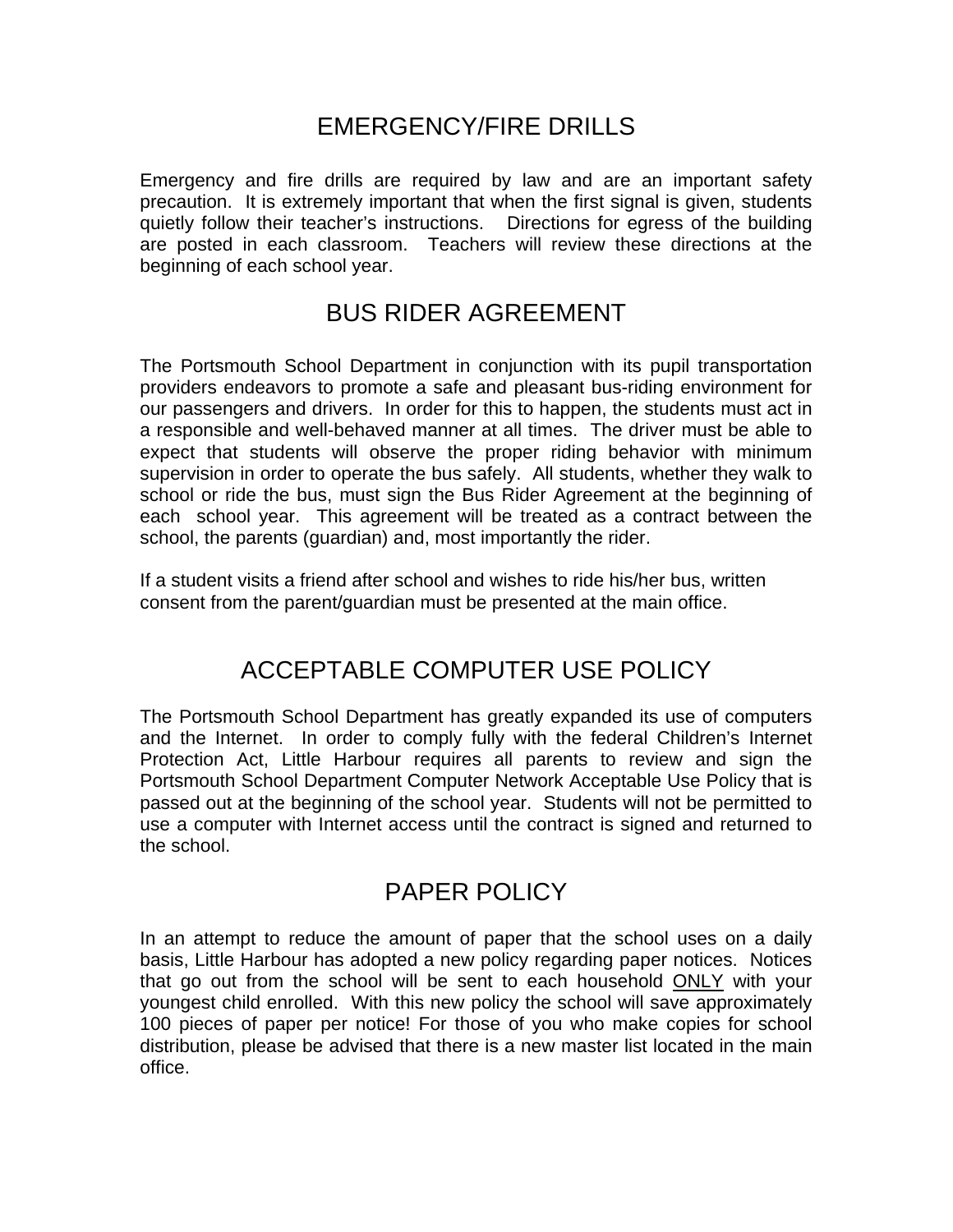### EMAIL POLICY

In addition to the reduction of paper use at LHS, an extensive email database has also been compiled to allow distribution of school related notices electronically. In essence, each family would receive an email notice with each paper notice sent out from LHS. The goal is to compile a complete list of email addresses for all LHS families. If at any time you would like to add your email address to the LHS email database, please notify Shirley O'Leary.

#### **Please be assured that these grade specific email lists will be used by school personnel ONLY for school notices ONLY.**

**Also please know that to maintain security and to avoid sharing email addresses, all LHS mass emails are sent out using "bcc". This makes the full email list of recipients invisible.** 

### DRESS GUIDELINES

Appropriate and acceptable dress creates an atmosphere conducive to learning. Parents are requested to use judgment in determining appropriate clothing for school. A general rule to follow is that clothes be neat and not extreme. Students should dress to assure they are healthy and comfortable for the school day. The school principal will make the decision regarding the appropriateness of a student's appearance should there be a question.

- Footwear such as flip-flops and high heel platform shoes that could cause personal injury are discouraged
- $\cdot$  Tank tops with less than a 2" shoulder strap, shirts which display the midriff, and fishnet shirts are not permitted
- Clothing with inappropriate words or graphics, especially relating to drugs, alcohol and tobacco are not permitted
- $\div$  Hats, baseball caps, and bandanas should be removed in the building
- $\div$  Clothing that interferes with instruction or is disruptive to the class is not permitted
- All students will need sneakers for gym. Young children need smocks (old, large shirts, etc.) for a variety of art activities
- Oversized mesh sport jerseys are discouraged unless the child is wearing a t-shirt underneath
- Children not following these dress guidelines will be asked to cover up with a sweatshirt from the nurses office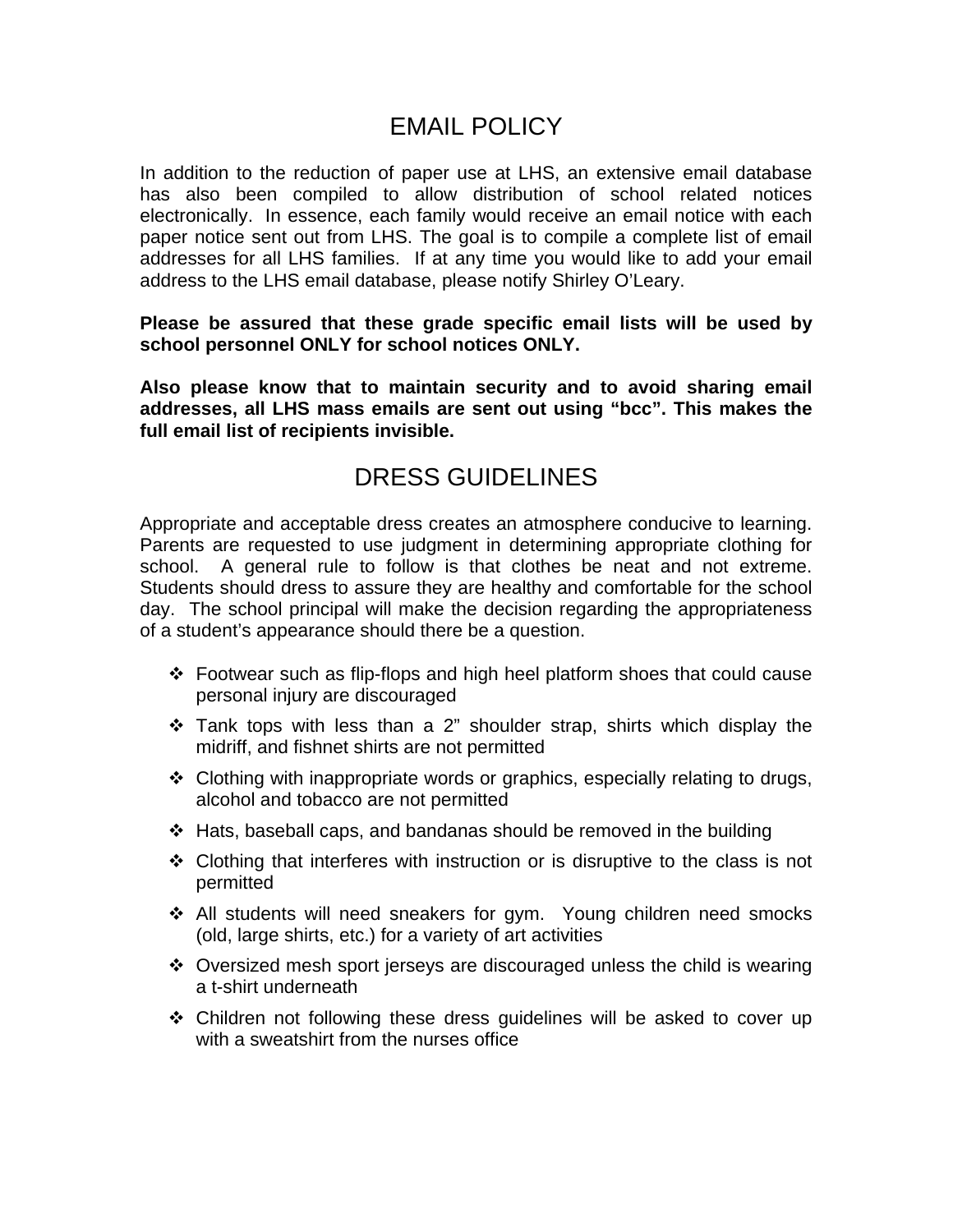### LOST AND FOUND

Parents are requested to put their child's name on each article of outside clothing. Lost and Found articles are placed in a box in the cafeteria and parents are encouraged to search the box for lost articles. Smaller items such as jewelry, keys, money, and glasses are kept in the school office.

### NO SMOKING POLICY

Smoking is prohibited at all times in the school and on the school grounds.

## ANIMAL POLICY

Animals and pets are only permitted in school with advance permission from the principal. As a community we want an environment where families do not feel excluded from walking their dogs to pick up and drop off their children, but we also want our children to be safe. The playground has been lawfully posted prohibiting dogs. Dogs are permitted on the public sidewalks but not directly in front of the doors. We feel it is essential to avoid negative interaction between dogs and children who fear dogs.

# SCHOOL PROPERTY

Parents will be held responsible for damage to school property caused by a student who has acted in an unreasonable or unsafe manner. School property includes books, supplies, furniture, building and grounds.

# CARE OF BOOKS

**LIBRARY -** Lost or damaged library books must be replaced at the student's expense. Students will receive a list of "missing or lost" library books at the end of each marking period. A student may lose the right to bring library books home if several are missing and no replacement plan has been developed.

**TEXTBOOKS**: Textbooks are provided for students. It is the responsibility of the student to see that all books are treated with care. Textbooks lost or damaged must be replaced at the student's expense.

# CO- CURRICULAR ACTIVITIES

**SOCCER:** LHS has a 5<sup>th</sup> grade soccer team. The team practices or has games twice a week during September and October. The games are played at Dondero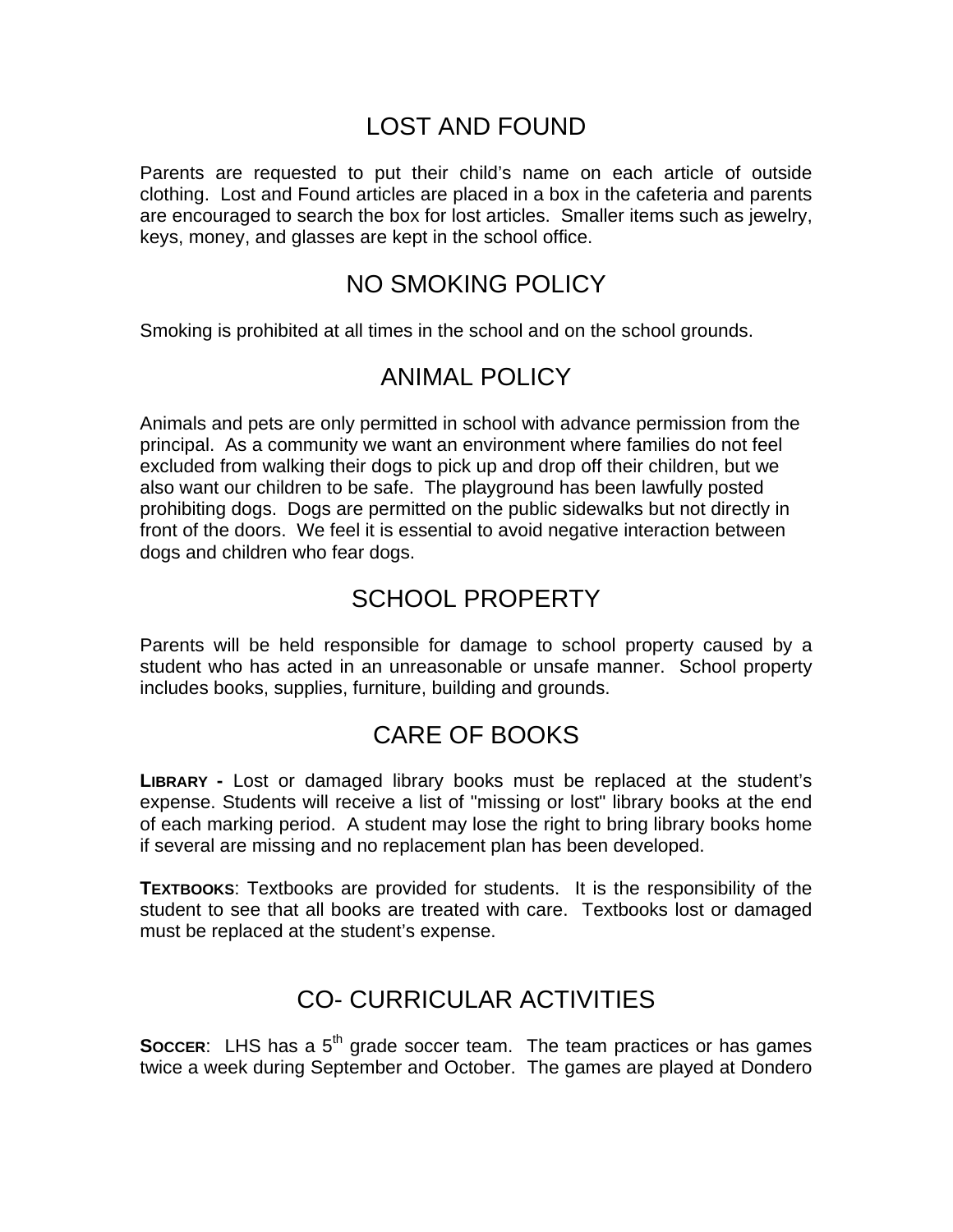School. The team is comprised of both boys and girls. Every student who attends practice and follows the team rules will play in the games.

**BASKETBALL:** Little Harbour hosts a 5<sup>th</sup> grade Boys' Basketball Team and a 5<sup>th</sup> grade Girls' Basketball Team. The team is organized in November and games begin in December. Students practice twice a week in the afternoon or early evening. Games are played on Saturdays. All students who attend practice and follow the team rules play in the games.

**TRACK**: (Grades 4 and 5) LHS Track is organized in April. This coed team practices twice a week after school and competes in May.

**STUDENT COUNCIL:** (Grades 4 and 5) Student Council elections are held in the fall for first semester and in January for second semester. Students represent various homeroom classes as the liaison between the students and staff. Student Council is a service organization that is run by students for the good of the Little Harbour community. The Council meets after school on Wednesdays. The Guidance Counselor, Miss Pederzani is the advisor.

**SAFETY PATROL:** Typically, 5<sup>th</sup> grade students who do not ride a school bus are eligible for Safety Patrol. Students assist adults and students crossing the street at the school crosswalks. Safety Patrol members also encourage students and adults to model safe, responsible and respectful behavior. This job is extremely important and students are asked to make a commitment for a semester.  $5<sup>th</sup>$ graders may join Safety Patrol in the fall and again in January. Bus students may serve as bus monitors or assist students at arrival and dismissal times inside the building. The Guidance Counselor, Miss Pederzani is the advisor.

**SCHOOL STORE:** 4th grade students in Mrs. Homan's classroom manage the school store. Students purchase items, advertise and sell merchandise. Onethird of the proceeds from the store are divided equally among the grades to support Environmental School. The remaining monies provide scholarships for 5<sup>th</sup> grade environmental school, financially support environmental causes and provide funds to restock school store products.

**GOOD MORNING LITTLE HARBOUR:** "Good Morning Little Harbour" is a closed circuit television show produced and edited by the students in Mrs. Lee's  $5<sup>th</sup>$ grade class. The show is aired periodically in every classroom and features school-wide and class events, news and projects.

**BAND**: (GRADE 5 STUDENTS): Instrumental lessons are given during the school day on Wednesday afternoons. All students who are learning to play an instrument play in the elementary school band. The elementary band is comprised of students from all three elementary schools. The band practices at PHS, after school on Tuesdays, from October until May. Bus transportation is provided on a